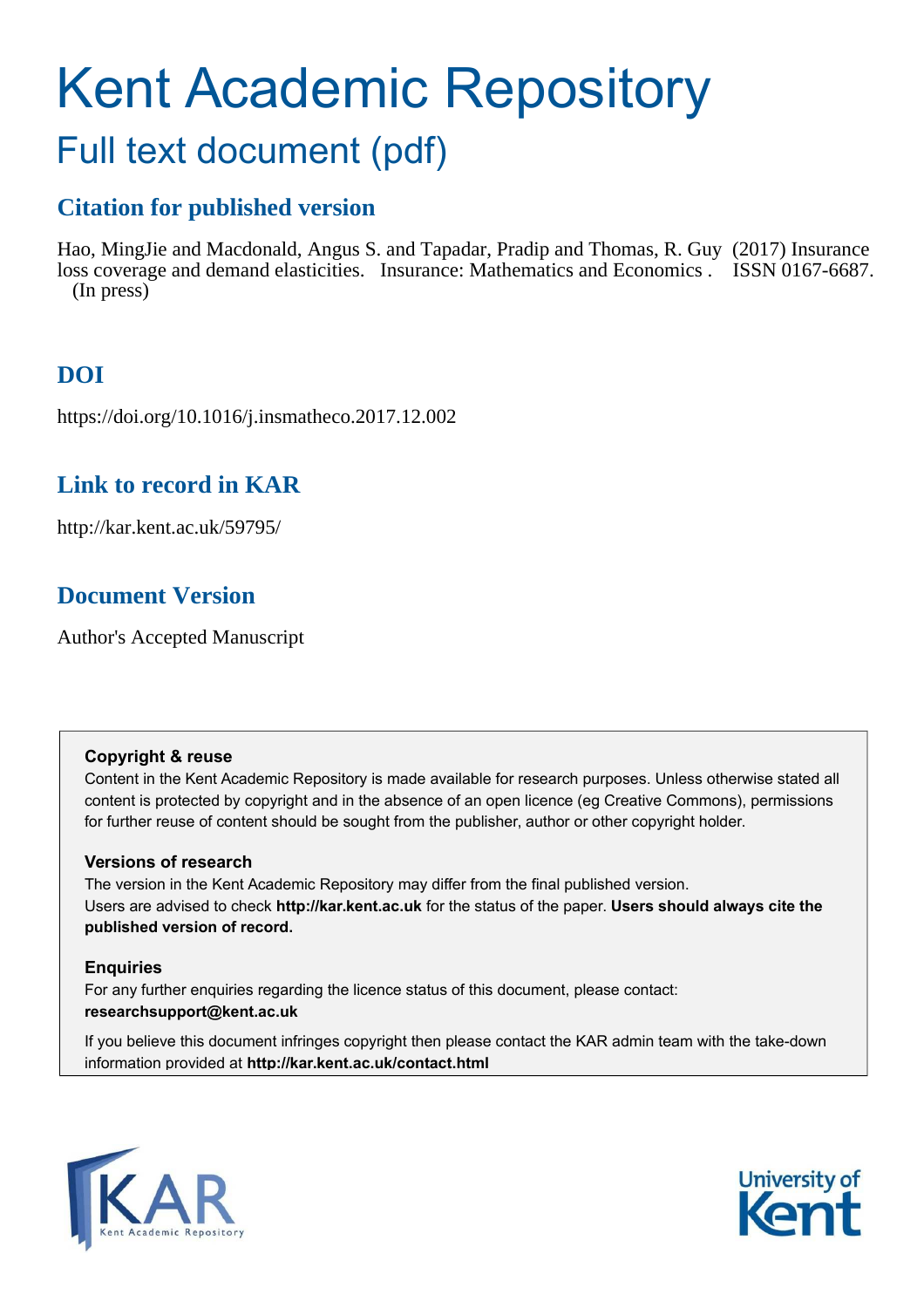#### INSURANCE LOSS COVERAGE AND DEMAND ELASTICITIES

### By MingJie Hao†, Angus S. Macdonald‡, Pradip Tapadar†and R. Guy THOMAS<sup>†</sup>

#### **ABSTRACT**

Restrictions on insurance risk classification may induce adverse selection, which is usually perceived as a bad outcome. We suggest a counter-argument to this perception in circumstances where modest levels of adverse selection lead to an increase in 'loss coverage', defined as expected losses compensated by insurance for the whole population. This happens if the shift in coverage towards higher risks under adverse selection more than offsets the fall in number of individuals insured. The possibility of this outcome depends on insurance demand elasticities for higher and lower risks. We state elasticity conditions which ensure that for any downward-sloping insurance demand functions, loss coverage when all risks are pooled at a common price is higher than under fully risk-differentiated prices. Empirical evidence suggests that these conditions may be realistic for some insurance markets.

#### **KEYWORDS**

Adverse selection; loss coverage; elasticity of demand; arc elasticity of demand.

#### contact address

School of Mathematics, Statistics and Actuarial Science, University of Kent, Canterbury, CT2 7FS, UK.

Department of Actuarial Mathematics and Statistics, and the Maxwell Institute for Mathematical Sciences, Heriot-Watt University, Edinburgh EH14 4AS, UK.

Corresponding author: R. Guy Thomas, R.G.Thomas@kent.ac.uk.

#### 1. INTRODUCTION

Restrictions on insurance risk classification are common in life and health insurance markets. In the US, the Patient Protection and Affordable Care Act permits classification only by age, location, family size and smoking status; in the European Union, gender classification in insurance pricing has been banned; and many countries have restricted insurers' use of genetic test results. Whilst such restrictions appear motivated by social objectives, they may also induce adverse selection, which is usually perceived as a bad outcome.

A simple version of the usual argument is as follows. If insurers are not permitted to charge risk-differentiated prices, they have to pool different risks at a common pooled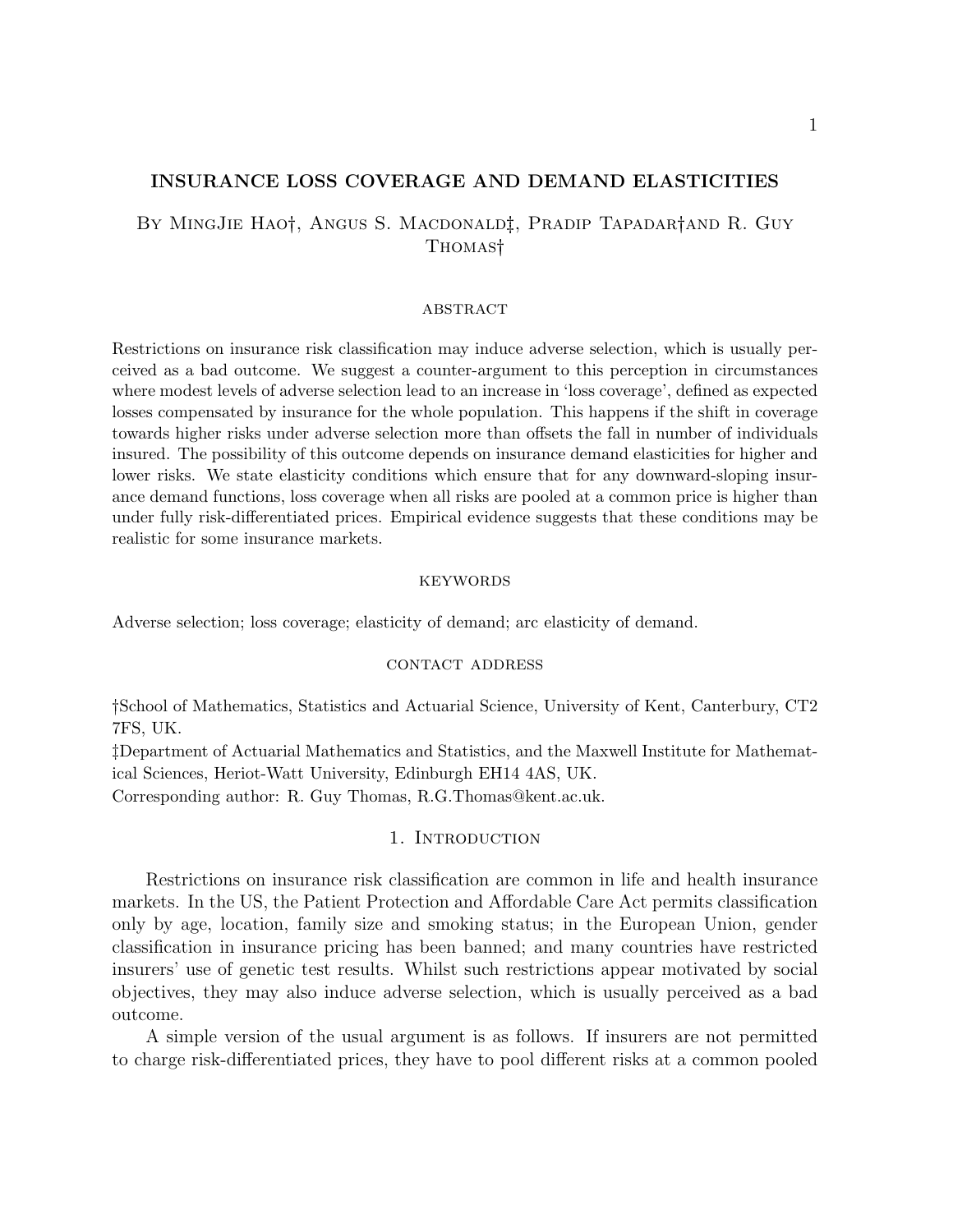price. This pooled price is cheap for higher risks and expensive for lower risks; so more insurance is bought by higher risks, and less insurance is bought by lower risks. The equilibrium pooled price of insurance is higher than a population-weighted average of true risk premiums. Also, in most markets the number of higher risks is smaller than the number of lower risks, so the total number of risks insured falls.

However, the rise in equilibrium price under pooling reflects a shift in coverage towards higher risks. If the shift in coverage is large enough, it can more than offset the fall in numbers insured. In these circumstances, despite fewer risks being insured under pooling, expected losses compensated by insurance – a quantity we term 'loss coverage' – can be higher. We argue that where risk classification restrictions lead to higher 'loss coverage' – that is, more risk being voluntarily transferred and more losses being compensated – then from a social perspective, this should be seen as a good outcome from adverse selection.

The argument just given relies on a possibility, not a certainty. Whether the shift in coverage towards higher risks when risk classification is restricted is in fact large enough to offset the fall in numbers insured depends on the response of higher and lower risks to changes in the prices they face: the demand elasticities of higher and lower risks. This paper explores the relationship between insurance demand elasticities and loss coverage. Our main results state, for a sequence of increasingly general demand specifications and any number of risk-groups, the elasticity conditions which ensure that loss coverage will be higher when all risks are pooled at a common price than under fully risk-differentiated premiums.

This paper is related to previous literature as follows. Thomas (2008) first suggested loss coverage as a possible criterion for evaluating risk classification schemes, with illustrative examples generated using an exponential-power demand model suggested in De Jong and Ferris (2006). Hao et al. (2016a) gave a comprehensive mathematical analysis, but only for the case of iso-elastic demand with two risk-groups. Hao et al. (2016b), again focusing on iso-elastic demand, reconciled the concept of loss coverage to utilitarian concepts of social welfare found in related economic literature on risk classification, such as Hoy (2006), Einav and Finkelstein (2011) and Dionne and Rothschild (2014).

The rest of the paper is organised as follows. Section 2 presents a simple example which further clarifies and motivates the concept of loss coverage. Section 3 outlines our micro-founded model for insurance demand, where variations between individuals in utility functions lead to an aggregate proportional insurance demand between 0 and 1; this corresponds to the observable reality that not all individuals with the same probabilities of loss make the same insurance purchasing decisions. Section 4 sets up the model of risk classification, insurance market equilibrium and loss coverage. Section 5 establishes demand elasticity conditions for loss coverage to be higher under pooling than under riskdifferentiated premiums, for three increasingly general specifications of insurance demand. Section 6 discusses how these conditions compare with empirical estimates of demand elasticities from various authors, and Section 7 gives conclusions.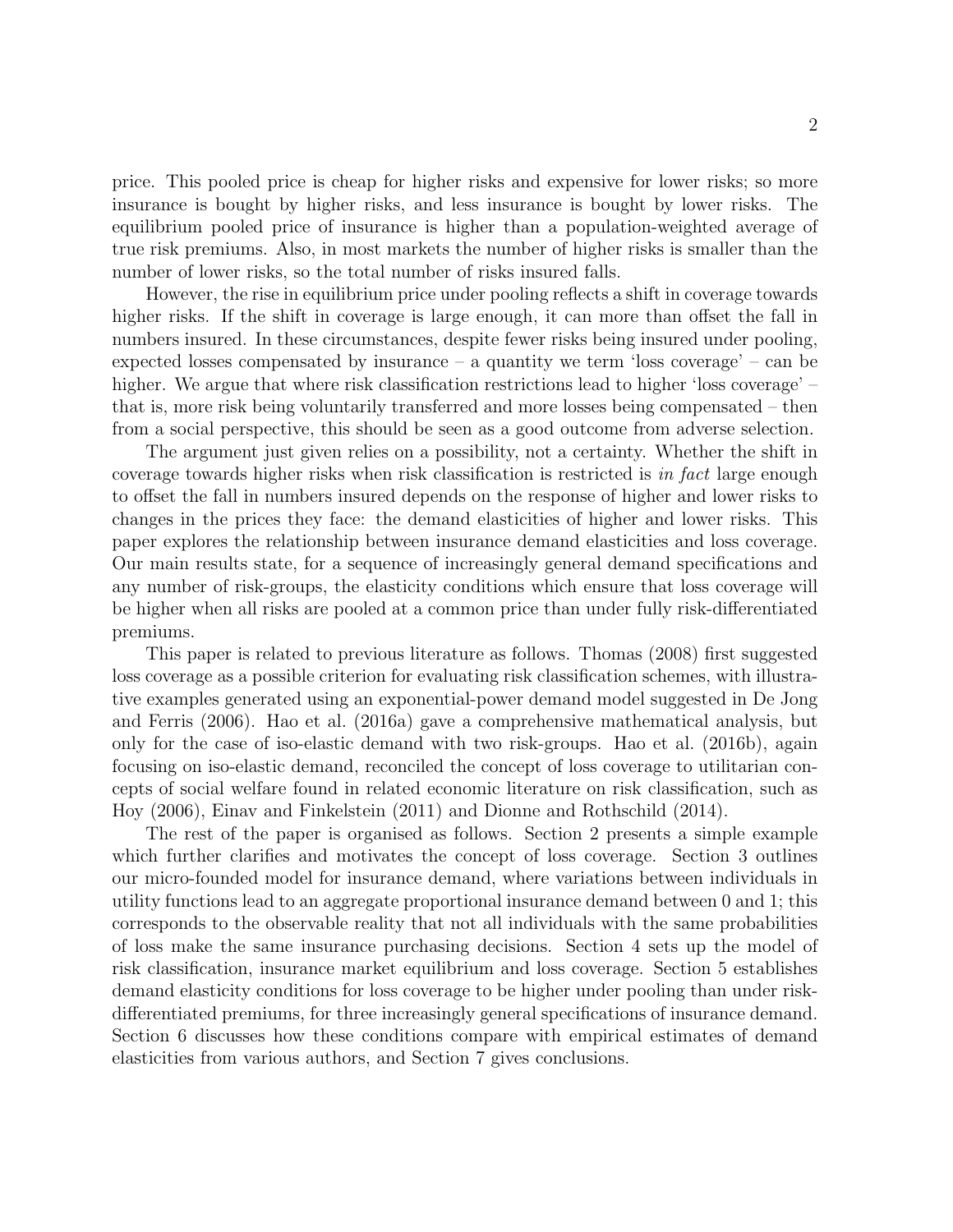#### 2. Simple Example

The concept of loss coverage has been described elsewhere (Thomas (2008, 2009, 2017); Hao et al. (2016a,b)) but may remain unfamiliar to many readers, so this section gives a recap. In essence, the concept encapsulates an argument that the adverse selection induced by a ban on insurance risk classification can sometimes be beneficial for society as a whole.

The argument can be illustrated with a simple example, in the same spirit as dicerolling examples to illustrate probability laws. Consider a population of just ten risks (say lives), and three alternative scenarios for risk classification: risk-differentiated premiums, pooled premiums (with some adverse selection), and pooled premiums (with severe adverse selection). We assume that all losses and insurance cover are for unit amounts (this simplifies the discussion, but it is not necessary). We assume the probability of loss is unaffected by the purchase of insurance (i.e. no moral hazard). The three scenarios are represented in the three panels of Figure 1.

In Figure 1, each  $H$  represents one higher risk and each  $L$  represents one lower risk. The population has the typical predominance of lower risks: a lower risk-group of eight risks each with probability of loss 0.01, and a higher risk-group of two risks each with probability of loss 0.04. In each scenario, the shaded cover above some of the  $H$  and  $L$ denote the risks covered by insurance.

In Scenario 1, risk-differentiated premiums (actuarially fair premiums) are charged. The proportion of each risk-group which buys insurance under these conditions is 50%, in line with industry statistics for e.g. life insurance.<sup>1</sup> The shading shows that a total of five risks are covered. Note that the equal areas of shading over four low risks and over one high risk symbolise equal expected losses.

The weighted average of the premiums paid is  $(4 \times 0.01 + 1 \times 0.04)/5 = 0.016$ . Since higher and lower risks are insured in the same proportions as they exist in the population, there is no adverse selection. The expected losses compensated by insurance for the whole population can be indexed by:

Loss coverage = 
$$
\frac{\text{Expected compensated losses}}{\text{Expected population losses}} = \frac{4 \times 0.01 + 1 \times 0.04}{8 \times 0.01 + 2 \times 0.04} = 50\%.
$$
 (1)

In Scenario 2, in the middle panel of Figure 1, risk classification has been banned, and so insurers have to charge a common pooled premium to both higher and lower risks. Higher risks buy more insurance, and lower risks buy less. The weighted average premium

<sup>1</sup>Some relevant industry statistics are as follows. The Life Insurance Market Research Organisation (LIMRA) states that 44% of US households have some individual life insurance (LIMRA (2013)). The US adult population (aged 18 years and over) at 1 July 2013 as estimated by the US Census Bureau was 244m; the American Council of Life Insurers states that 144m (59%) individual policies were in force in 2013 (ACLI, 2014, p72).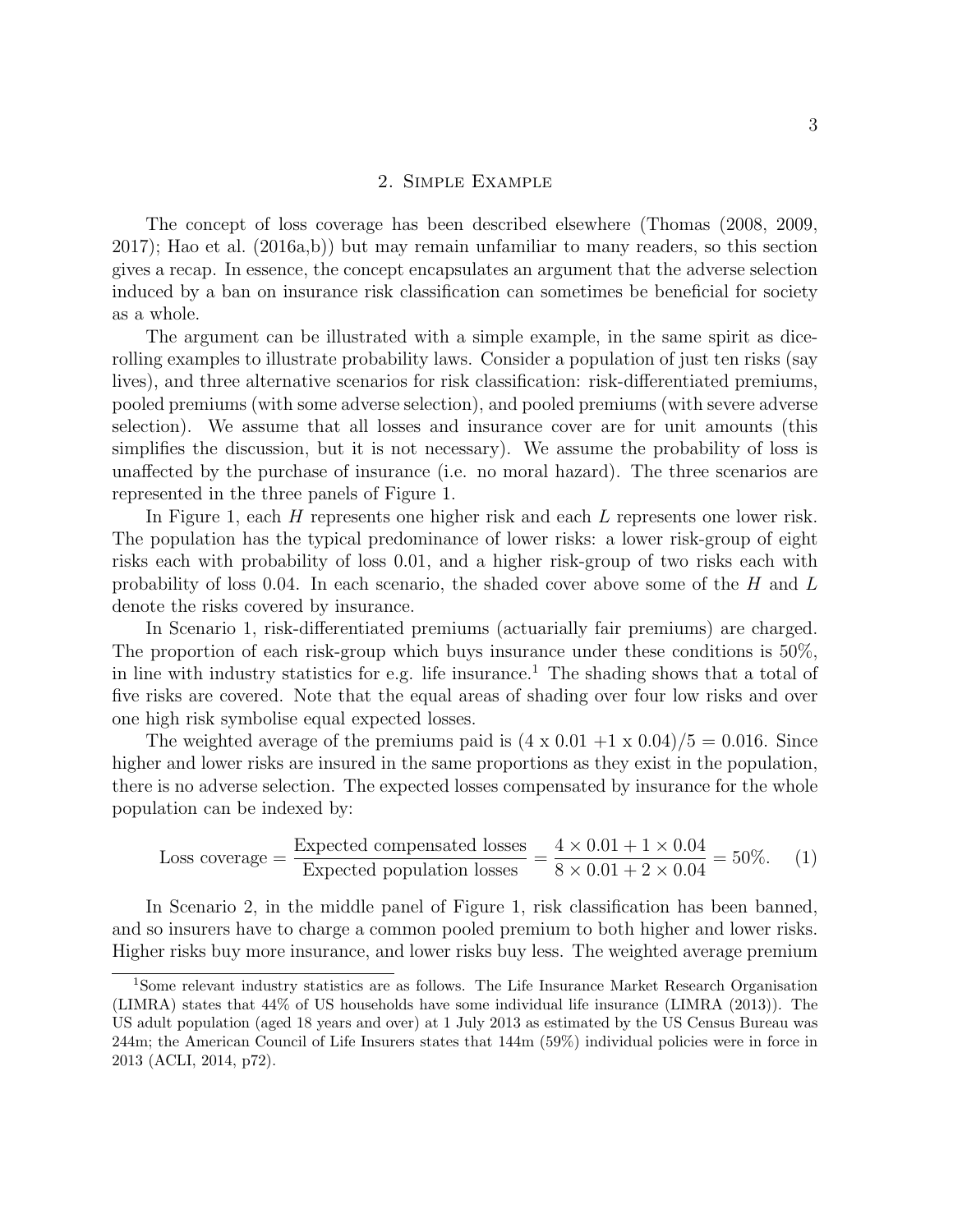

Figure 1: Three scenarios for risk classification (Adapted with permission from Thomas  $(2017)$ .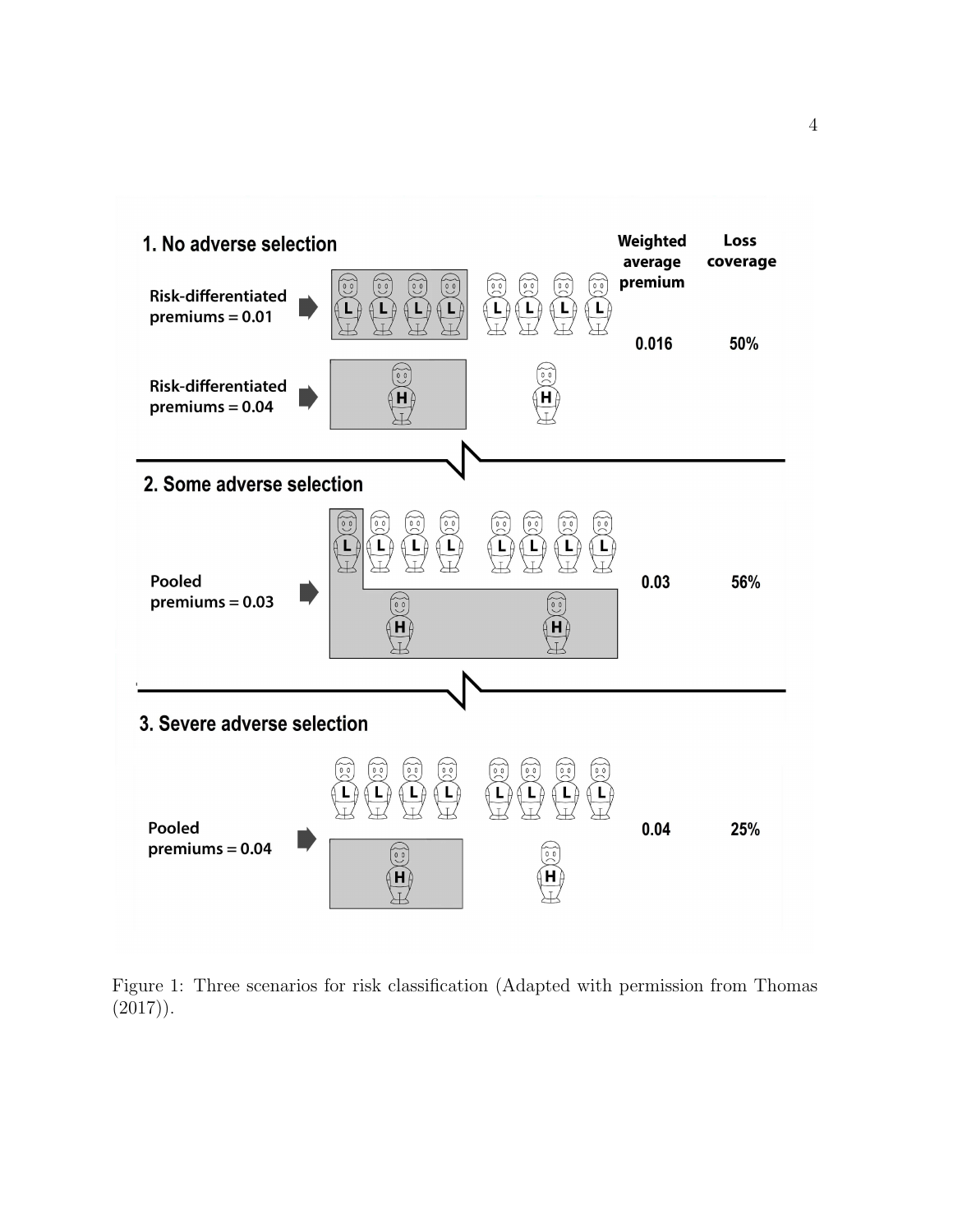is  $(1 \times 0.01 + 2 \times 0.04)/3 = 0.03$ . The shading shows that three risks (compared with five previously) are now covered.

Note that the weighted average premium is higher in Scenario 2, and the number of risks insured is smaller. These are the essential features of adverse selection, which Scenario 2 accurately and completely represents. But there is a surprise: despite the adverse selection in the second scenario, the expected losses compensated by insurance for the whole population are now larger. Visually, this is symbolised by the larger area of shading in Scenario 2. Arithmetically, the loss coverage is:

Loss coverage = 
$$
\frac{1 \times 0.01 + 2 \times 0.04}{8 \times 0.01 + 2 \times 0.04} = 56\%.
$$
 (2)

We argue that Scenario 2, with a higher expected fraction of the populations losses compensated by insurance – higher loss coverage – is superior from a social viewpoint to Scenario 1. The superiority of Scenario 2 arises not *despite* adverse selection, but *because* of adverse selection.

However, a ban on risk classification can also reduce loss coverage, if the adverse selection which the ban induces becomes too severe. This possibility is illustrated in Scenario 3, in the lower panel of Figure 1. Adverse selection has progressed to the point where only one higher risk, and no lower risks, buys insurance. Visually, the lower loss coverage is symbolised by the smaller area of shading in Scenario 3. Arithmetically, the loss coverage is:

Loss coverage = 
$$
\frac{1 \times 0.04}{8 \times 0.01 + 2 \times 0.04} = 25\%.
$$
 (3)

These scenarios suggest that banning risk classification can increase loss coverage if it induces the 'right amount' of adverse selection (Scenario 2), but reduce loss coverage if it generates 'too much' adverse selection (Scenario 3). Which of Scenario 2 or Scenario 3 actually prevails depends on the demand elasticities of higher and lower risks. Hence it is of interest to explore the demand elasticity conditions under which loss coverage is increased by a ban on risk classification.

#### 3. Insurance Demand

In the simple example, the possibility of an increase in loss coverage when risk classification was banned depended on the fact that not all higher-risk individuals chose to buy insurance at an actuarially fair premium. This corresponds to the reality of voluntary insurance markets (e.g. see the figures in Footnote 1). But it is not consistent with typical theories of insurance demand, which imply that all individuals will purchase full insurance if offered an actuarially fair premium (e.g. Mossin (1968)). This section presents a theory of insurance demand which accommodates the observable reality that not all individuals with the same probabilities of loss make the same insurance purchasing decision.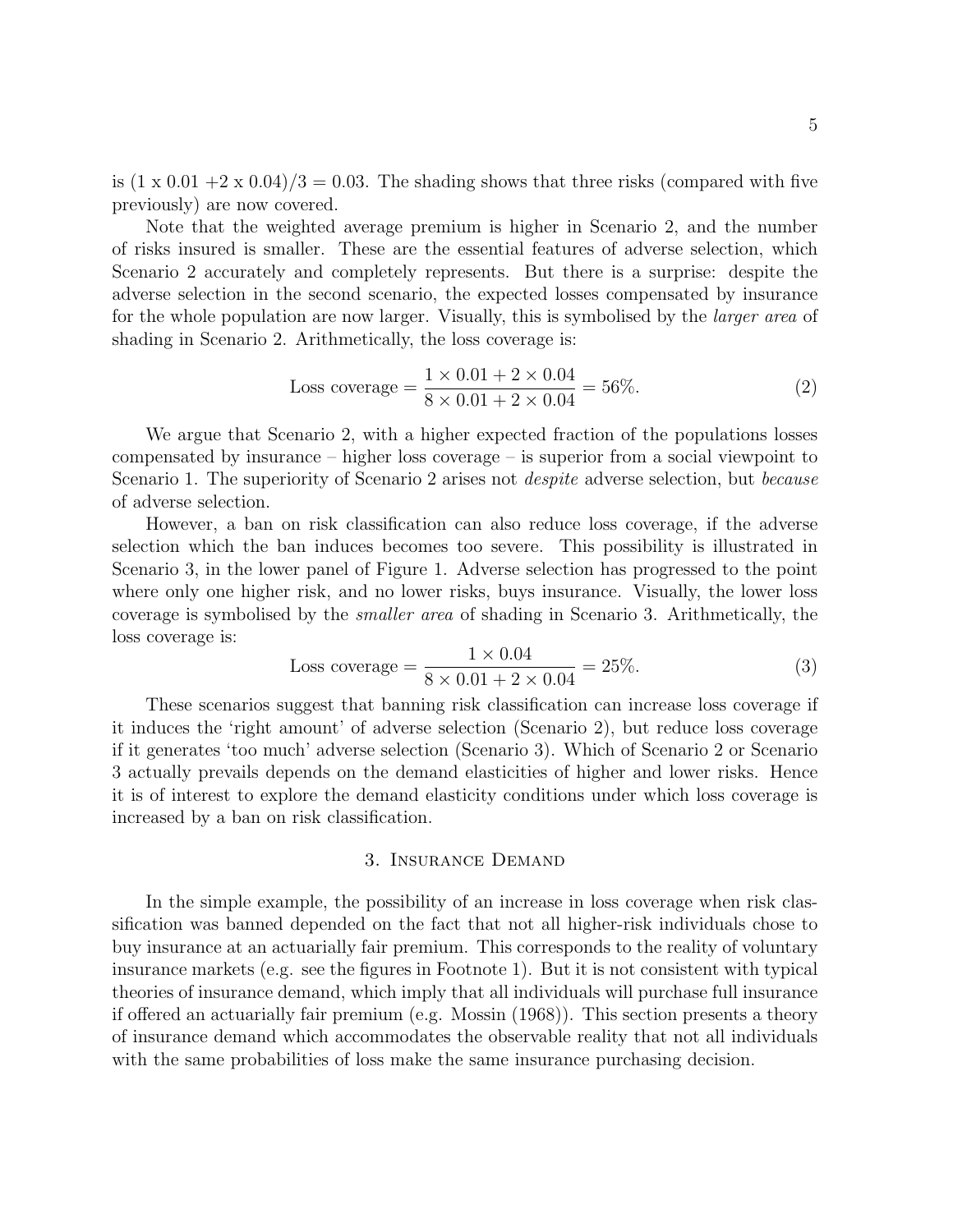In Hao et al. (2016a), we assumed that some fixed proportion of individuals in each risk-group purchased insurance, consistent with the observation that in voluntary insurance markets, many individuals do not buy insurance. Thus, the model of insurance purchasing was at the level of the collective. In Hao et al. (2016b), we provided a microfoundation for the collective model, based on personal utilities. We assumed that personal utilities within a risk-group are heterogeneous, so that different persons will make different decisions, when offered the same insurance premium. If the heterogeneity of utilities can be described in terms of a probability distribution, then the collective decision model of Hao et al. (2016a) can be recovered in terms of expected values.

This micro-foundation provides the 'back-story' for the proportional insurance demand functions which we use in Section 4 onwards. Because the 'back-story' is not the primary focus of this paper, the presentation here will be succinct. For a comprehensive account of the full probabilistic model underpinning this formulation, please refer to Hao et al. (2016b).

3.1 Micro-foundations: Heterogeneity in Individual Risk Preferences

Consider an individual with initial wealth  $W$ , who risks losing an amount of  $L$  (with  $L \leq W$ ) with probability  $\mu$ . Suppose wealth preferences are governed by the utility function  $U(w)$ , which is increasing in wealth w, i.e.  $U'(w) > 0$ . (Individuals are typically also assumed to be risk-averse i.e.  $U''(w) < 0$ , but our theory of insurance demand does not require that all individuals are risk-averse.)

Suppose that the individual is offered insurance providing full cover against the potential loss amount L at premium  $\pi$  per unit of loss, i.e. for a payment of  $\pi L$ . (In this paper we do not consider partial cover.) She will choose to buy insurance if  $\pi$  is low enough to satisfy:

$$
U(W - \pi L) > (1 - \mu)U(W) + \mu U(W - L).
$$
\n(4)

Now consider a group of individuals, all with the same initial wealth W and the same potential loss amount L (both fixed and with  $L \leq W$ ). Then in the above model, all individuals with the same probability of loss  $\mu$  make the same purchasing decision, depending only on whether or not the offered premium  $\pi$  is small enough to satisfy Equation 4. In reality, it appears implausible that all individuals with the same probability of loss make the same purchasing decision (e.g. for life insurance, see the figures in footnote 1).

A possible explanation for this apparent inconsistency is that risk preferences are heterogeneous (see e.g. Finkelstein and McGarry (2006); Cutler et al. (2008)).<sup>2</sup> That

<sup>2</sup>Two other possible explanations for different purchasing decisions by individuals with the same probabilities of loss who are offered the same premium are variations across individuals in initial wealth  $W$ , and variations across individuals in the potential loss amount  $L$ . We do not consider these explanations in this paper.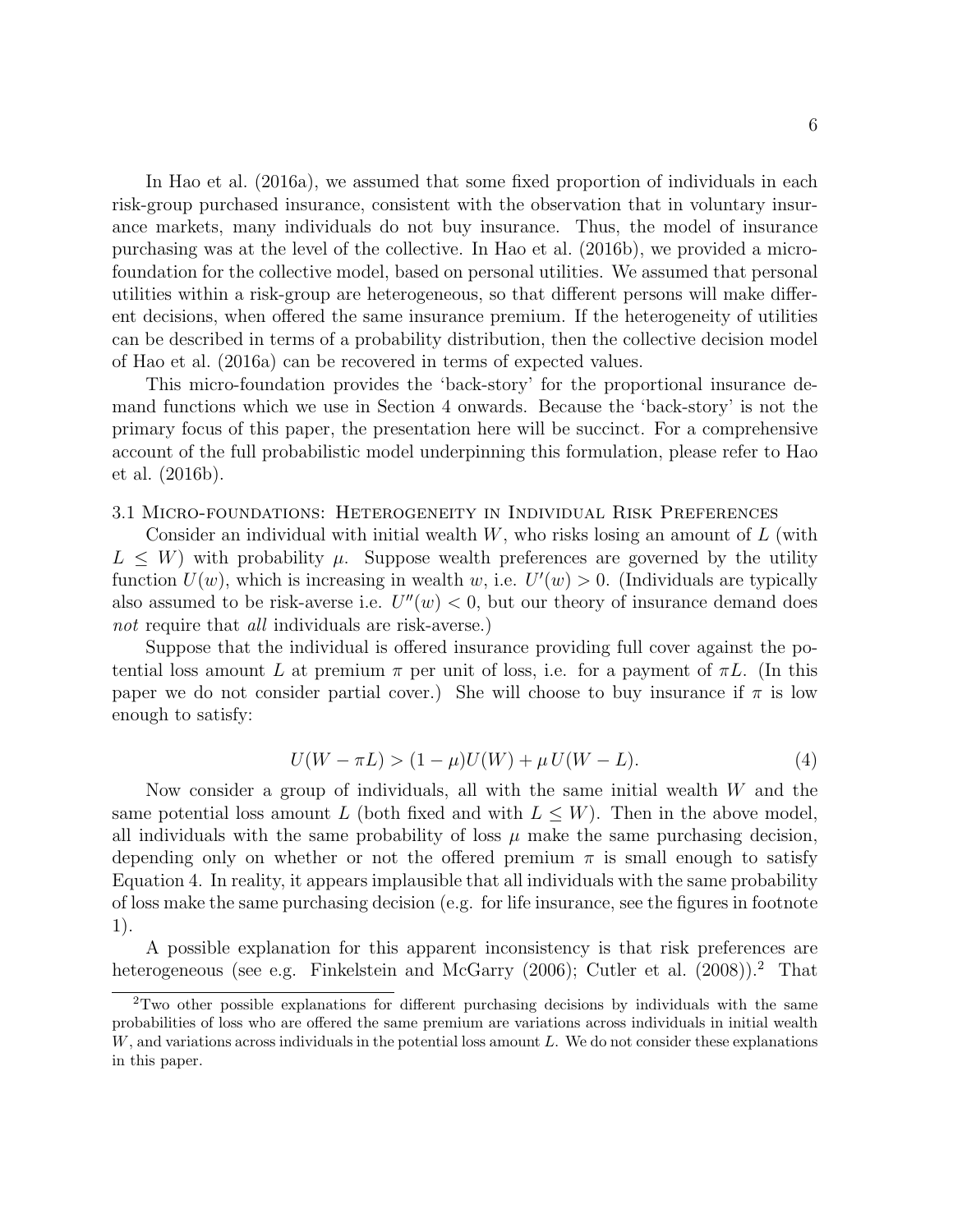is, in a risk-group in which all individuals have the same risk  $\mu$ , individuals may have different utility functions. Suppose for simplicity that utility functions belong to a family parameterized by a positive real number  $\gamma$ . So a particular individual's utility function can be denoted by  $U_{\gamma}(w)$ .

Further suppose that, within the risk-group,  $\gamma$  is sampled randomly from some random variable Γ with distribution function  $F_{\Gamma}(\gamma)$ . So, a particular individual's utility function,  $U_{\gamma}(w)$ , is a random quantity. Any numerical quantity involving an individual's utility function is therefore a random variable, the randomness being inherited from the distribution  $F_{\Gamma}(\gamma)$ .

Now, a single individual in the risk-group will choose to buy insurance at premium  $\pi$ if and only if Equation 4 is satisfied for their particular utility function  $U_{\gamma}(w)$ :

$$
U_{\gamma}(W - \pi L) > (1 - \mu)U_{\gamma}(W) + \mu U_{\gamma}(W - L). \tag{5}
$$

Note that this behaviour is completely deterministic, assuming that individuals know their own preferences.

Since decisions based on Equation 5 do not depend on the origin and scale of a utility function, we will find it convenient to assume that all individuals have the same utility at the 'end points'  $W - L$  and W. The following standardisation is convenient:  $U_{\gamma}(W) = 1$ and  $U_{\gamma}(W - L) = 0$ . Equation (5) then becomes:

$$
U_{\gamma}(W - \pi L) > (1 - \mu). \tag{6}
$$

The utility at the fixed wealth  $(W - \pi L)$  is a random variable, that we denote by  $U_{\Gamma}(W - \pi L)$ , with a distribution function induced by the random variable Γ.

We now make the key assumption, that while individuals know their own utility function, this is unobservable to the insurer. Insurers can observe the probability of loss  $\mu$ , and naturally know the offered premium  $\pi$ , but within the risk-group the insurer can at most observe the proportion of individuals who choose to buy insurance. We call this a (proportional) demand function and define it as:

$$
d(\pi) = P[U_{\Gamma}(W - \pi L) > (1 - \mu)]
$$
\n(7)

where P denotes a probability.

Note that each individual's decision is completely deterministic, given their knowledge of their own utility function; but to the insurer it appears stochastic, given what the insurer knows. In respect of any individual chosen randomly, define the function Q to be  $Q = 1$  if they buy insurance or  $Q = 0$  if they do not. To the individual concerned, Q is a deterministic function. To the insurer, Q is a Bernoulli random variable with parameter  $d(\pi)$ .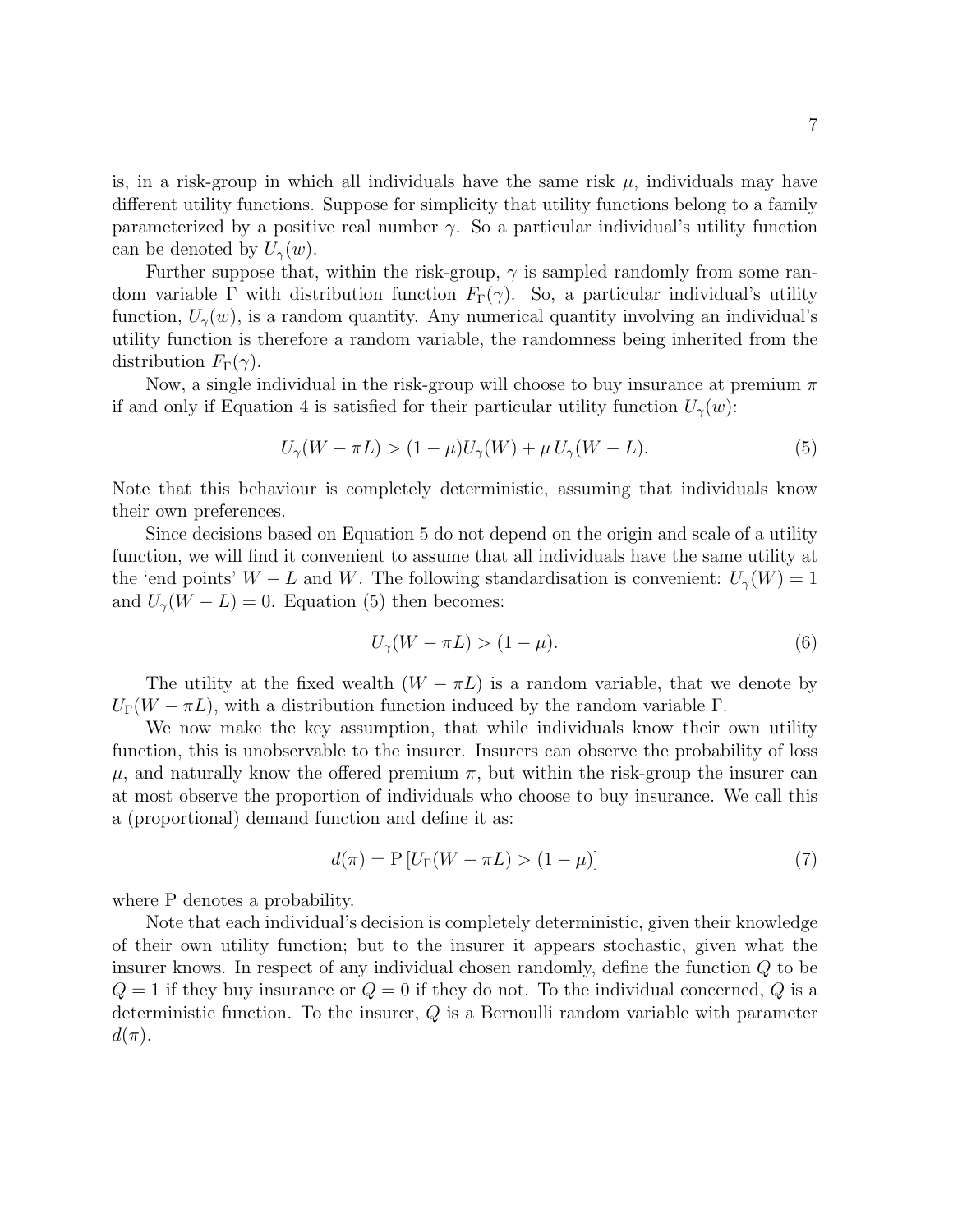As a concrete example, Result A.1 of Appendix A shows the iso-elastic demand function obtained in the case of power utility functions parameterized by a random variable Γ with a specified distribution.

A notable feature of this model is that demand when an actuarially fair premium is charged can be less than 1. By permitting some individuals to be 'risk lovers', the model can generate a demand function consistent with the observation that not everyone buys insurance (e.g. the figures in footnote 1). Although 'risk-loving' or 'risk-seeking' are the usual stylised descriptions, it suffices for our model that some individuals, for whatever reason, do not purchase insurance when offered an actuarially fair premium. In many cases 'risk-neglecting' might be a more realistic description than 'risk-seeking'.

Another possible explanation of some individuals' non-purchasing may be that an actuarially fair premium is, in practice, not offered, i.e. premium loadings for expenses and profit. However, heterogeneity in risk aversion is a more flexible explanation, in that it can explain why different individuals with the same probabilities of loss and offered the same premiums may make different decisions.

#### 3.2 Aggregates: Proportional Demand and Demand Elasticities

The micro-foundations described above provide a possible mechanism by which aggregate demand for insurance is generated by the unobserved utility functions of individuals. In the remainder of this paper, we work directly with the aggregate quantity, the proportional demand  $d(\pi)$  for insurance  $(0 \leq d(\pi) \leq 1)$ .

We now define a related concept, the (point price) elasticity of insurance demand, as follows:

$$
\epsilon(\pi) = -\frac{\partial \log d(\pi)}{\partial \log \pi}, \quad \text{so consequently:} \tag{8}
$$

$$
d(\pi) = \tau \exp\left[-\int_{\mu}^{\pi} \epsilon(s) d\log s\right],\tag{9}
$$

where the parameter  $\tau = d(\mu)$  is the *fair-premium demand* for insurance. The expression in Equation 9 has the benefit that we do not have to impose any regularity conditions, like continuity and differentiability, on the demand function  $d(\pi)$ . We require only that the demand elasticity  $\epsilon(\pi)$  in Equation 8 is non-negative, so that the demand  $d(\pi)$  in Equation 9 is non-increasing in premium  $\pi$ .

#### 4. Equilibrium and loss coverage for two or more risk-groups

#### 4.1 Framework for Insurance Risk Classification

In Section 3, we suggested a model for insurance demand from a group of individuals who all have the same probability of loss but who may have different risk preferences. We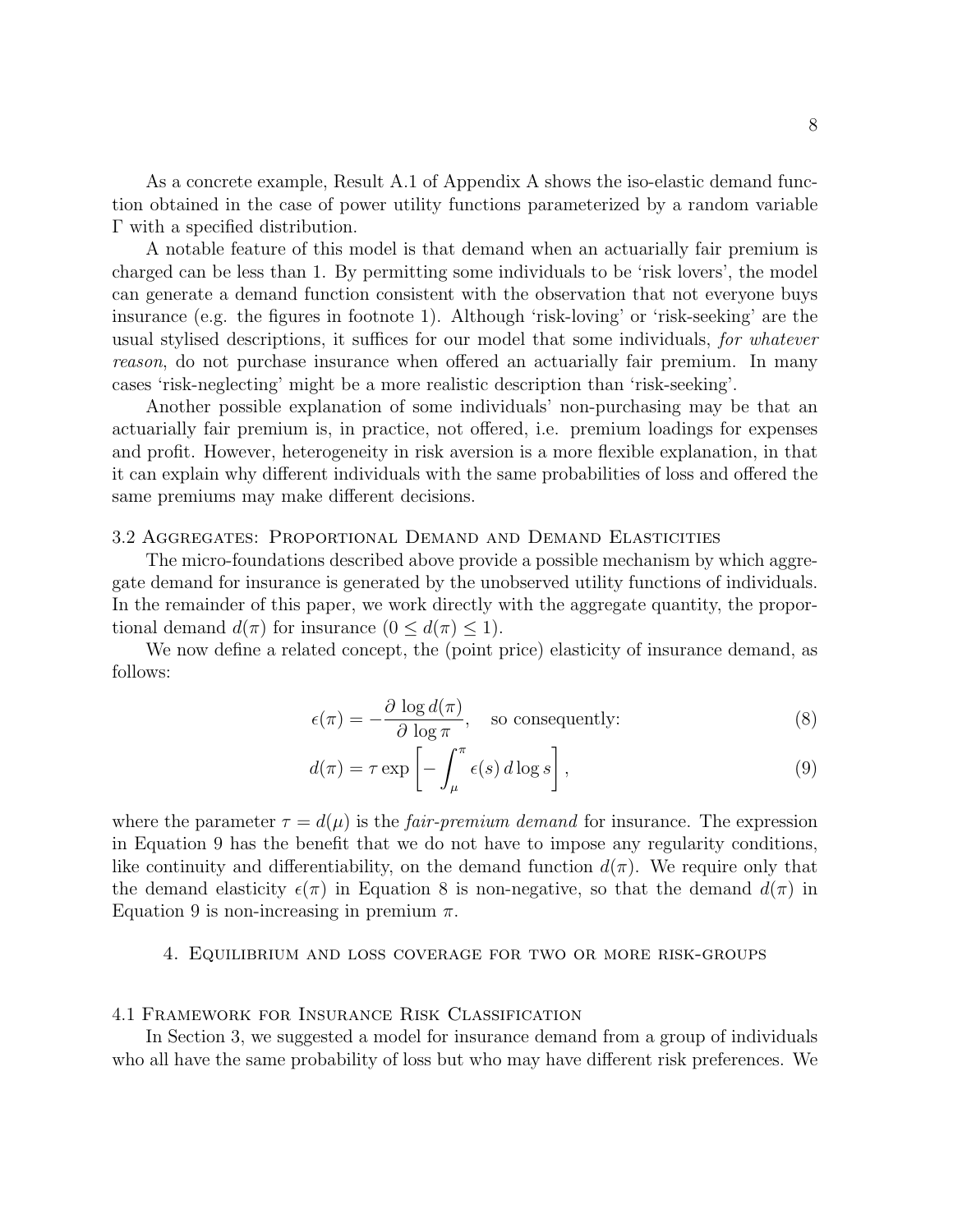call such a group of individuals a risk-group. In this section, we extend the model to a population consisting of several risk-groups with different loss probabilities.

Suppose a population consists of  $n$  distinct risk-groups with probabilities of loss given by  $\mu_1, \mu_2, \ldots, \mu_n$ . For convenience, we assume that  $0 < \mu_1 < \mu_2 < \ldots < \mu_n < 1$ .

Suppose the proportion of the population belonging to risk-group i is  $p_i$ , for  $i =$  $1, 2, \ldots, n$ . If we choose an individual at random from the population, their probability of loss is a random variable, which we denote by  $\mu$ , and its distribution is given by  $P[\mu = \mu_i] = p_i \text{ for } i = 1, 2, ..., n.$ 

Suppose insurers charge premiums (per unit of loss)  $\pi_1, \pi_2, \ldots, \pi_n$  for the risk-groups  $i = 1, 2, \ldots, n$ , respectively. Based on the model of Section 3, the demand for insurance within risk-group i is denoted by  $d_i(\pi_i)$ , where  $0 \leq d_i(\pi_i) \leq 1$  and  $d_i(\pi_i)$  is non-increasing in  $\pi_i$ .

Let the insurance purchasing decision of an individual chosen at random from the whole population be represented by the indicator random variable Q, taking the value of 1 if insurance is purchased; and 0 otherwise. Within risk-group i, this has expectation:

$$
E[Q \mid \mu = \mu_i] = P[Q = 1 \mid \mu = \mu_i] = d_i(\pi_i). \tag{10}
$$

and the unconditional expectation (using the law of total expectation) is:

$$
E[Q] = E[E[Q | \mu]] = \sum_{i=1}^{n} E[Q | \mu = \mu_i] P[\mu = \mu_i] = \sum_{i=1}^{n} d_i(\pi_i) p_i.
$$
 (11)

which represents the expected fraction of the whole population who buy insurance, i.e. the expected demand for insurance.

Now suppose that the occurrence of a loss event for an individual chosen at random from the whole population is represented by the indicator random variable, X, taking the value of 1 if a loss event occurs; and 0 otherwise. Within risk-group  $i$ , this has expectation:

$$
E[X \mid \mu = \mu_i] = P[X = 1 \mid \mu = \mu_i] = \mu_i \tag{12}
$$

and the unconditional expectation is:

$$
E[X] = \sum_{i=1}^{n} E[X \mid \mu = \mu_i] P[\mu = \mu_i] = \sum_{i=1}^{n} \mu_i p_i
$$
 (13)

which represents the expected fraction of the population who suffer a loss.

Conditional on  $\mu = \mu_i$ , we assume that Q and X are independent. This ensures that there is no moral hazard; although the level of risk may influence the decision to buy insurance, mediated by  $d_i(\pi_i)$ , insured individuals in any risk-group have the same probability of loss as uninsured individuals.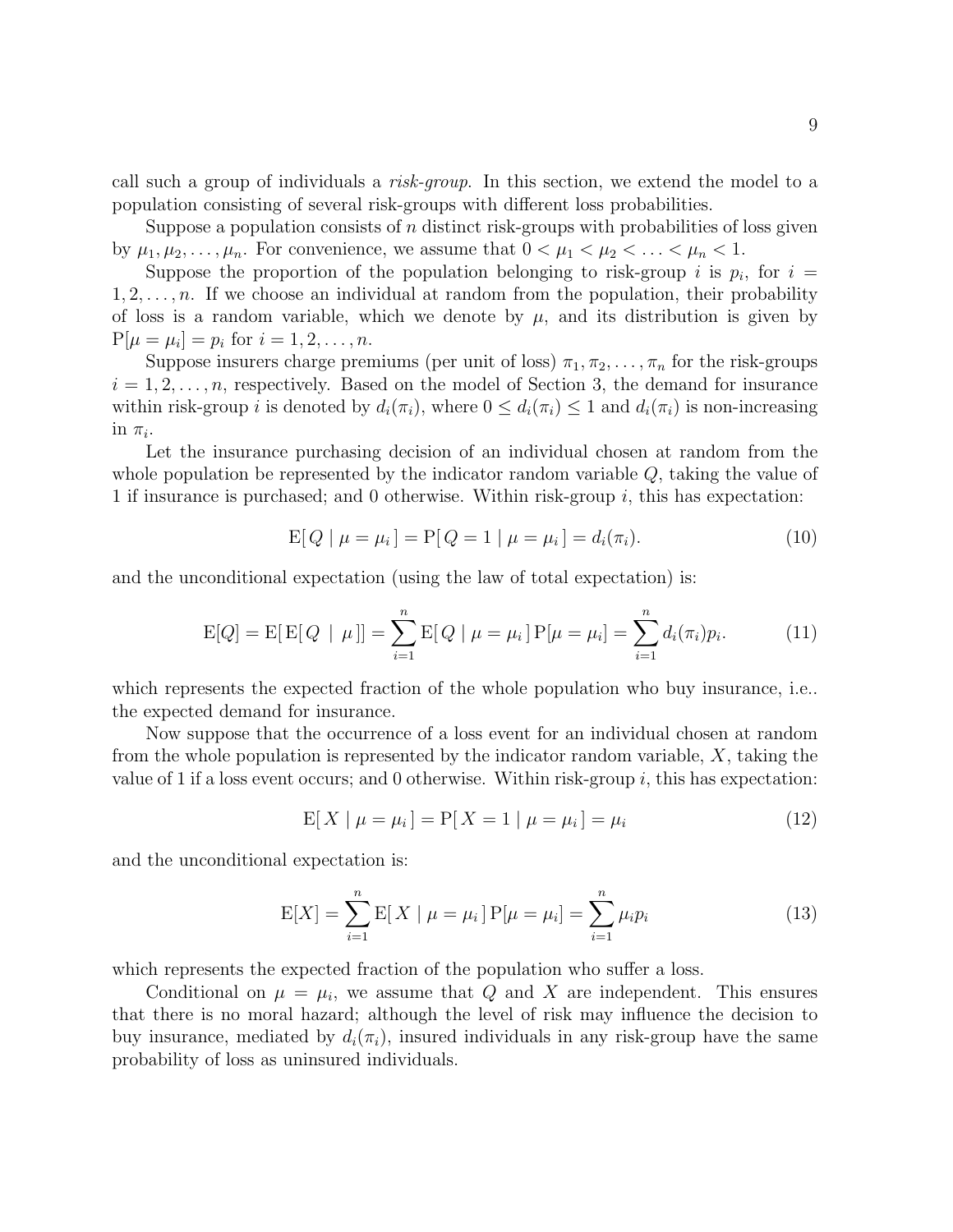Now recall that the loss, if it occurs, is always of fixed amount L. The insurance claim in respect of an individual chosen at random from the whole population is the cover indicator  $(Q)$  times the loss indicator  $(X)$  times the fixed loss amount  $(L)$ . Using the fact that Q and X are independent conditional on  $\mu = \mu_i$ , we have:

$$
E[QXL] = \sum_{i=1}^{n} E[QXL \mid \mu = \mu_i] P[\mu = \mu_i],
$$
  
=  $L \sum_{i=1}^{n} E[Q \mid \mu = \mu_i] E[X \mid \mu = \mu_i] P[\mu = \mu_i],$   
=  $L \sum_{i=1}^{n} d_i(\pi_i) \mu_i p_i.$  (14)

The above expression can alternatively be derived using the law of total covariance.

Next, define Π to be the premium which would be chargeable to an individual chosen at random from the population, if that individual purchased insurance. Then Π is a random variable, taking values  $\pi_1, \pi_2, \ldots, \pi_n$  for individuals from risk-groups  $i = 1, 2, \ldots, n$ , respectively. The premium income in respect of an individual chosen at random from the whole population is the cover indicator  $(Q)$  times the premium  $(\Pi)$  times the fixed loss amount  $(L)$ . Its expectation is:

$$
E[Q\Pi L] = \sum_{i=1}^{n} E[Q\Pi L | \mu = \mu_i] P[\mu = \mu_i],
$$
  
=  $L \sum_{i=1}^{n} E[Q | \mu = \mu_i] E[\Pi | \mu = \mu_i] P[\mu = \mu_i],$   
=  $L \sum_{i=1}^{n} d_i(\pi_i) \pi_i p_i$  (15)

We call any vector of premiums  $(\pi_1, \pi_2, \ldots, \pi_n)$  charged by insurers a risk classification regime, and denote it by underlined characters such as  $\pi$ . The insurer's expected profit under risk classification regime  $\pi$ , which we denote by  $\rho(\pi)$  is then:

$$
\rho(\underline{\pi}) = \mathbb{E}[Q\Pi L] - \mathbb{E}[QXL] = L \sum_{i=1}^{n} d_i(\pi_i)\pi_i p_i - L \sum_{i=1}^{n} d_i(\pi_i)\mu_i p_i.
$$
 (16)

We assume that competition between insurers leads to zero profits in equilibrium, that is  $\rho(\pi) = 0$ . Dividing both sides by the fixed loss amount L which appears in Equation 16, we can write this as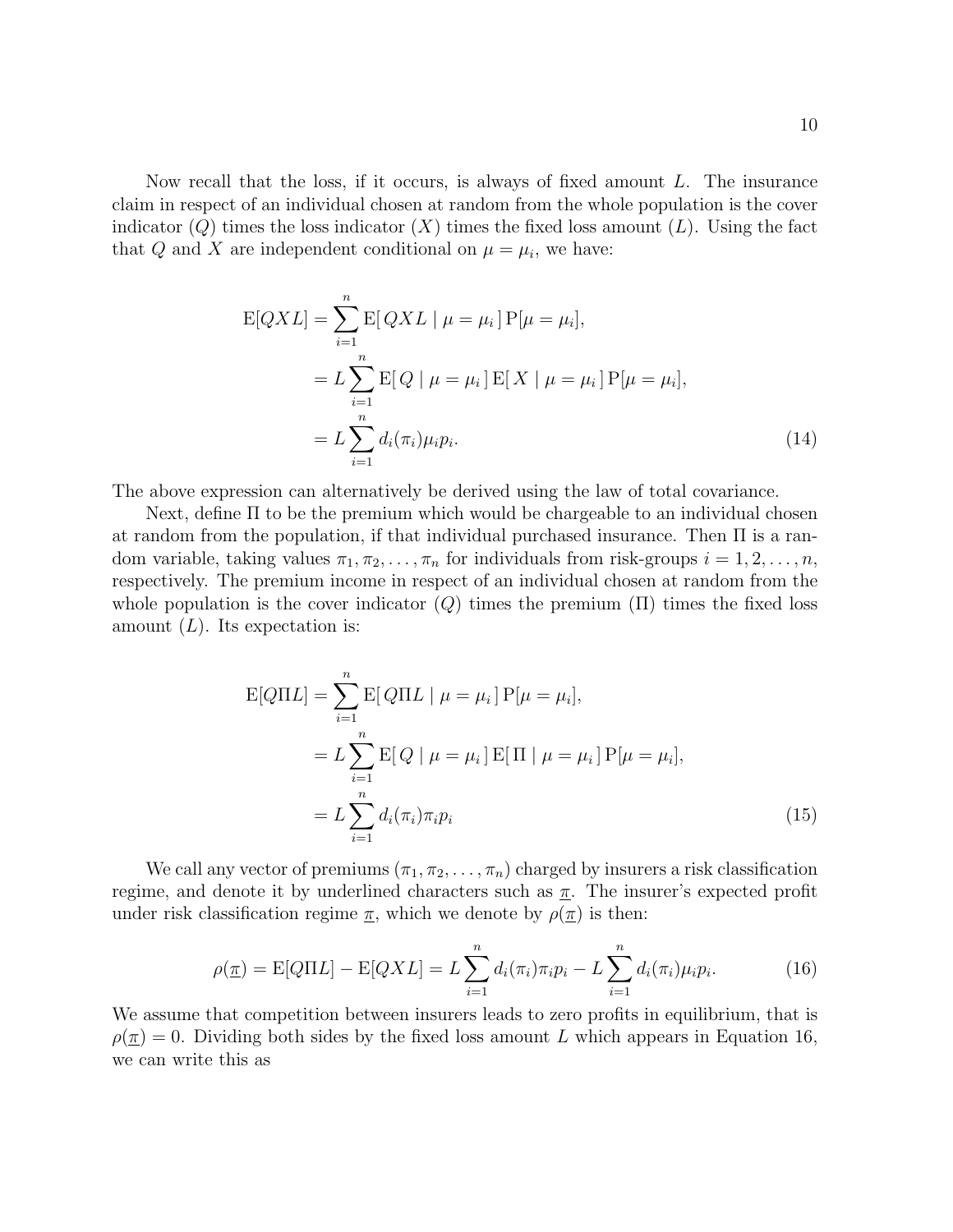$$
\sum_{i=1}^{n} d_i(\pi_i) p_i(\pi_i - \mu_i) = 0.
$$
 (17)

which we refer to as the *equilibrium condition*.

We also assume that competition drives all insurers to classify risks to the maximum extent which regulation permits. Depending on applicable regulation, two polar cases of risk classification regime are as follows:

- Full risk classification, under which  $\pi_i = \mu_i$ . Here, the insurer uses the maximum possible degree of underwriting. We denote this regime by  $\underline{\pi} = \underline{\mu} = (\mu_1, \mu_2, ..., \mu_n)$ .
- No risk classification, or risk pooling, under which all  $\pi_i = \pi$ , a constant. Here, the insurer uses the minimum possible degree of underwriting.

By considering the insurer's profit under risk pooling with  $\pi = \mu_1$  and  $\pi = \mu_n$ , it is clear that there must be at least one risk pooling regime which satisfies the equilibrium condition.<sup>3</sup>

#### 4.2 Loss coverage

We define loss coverage under a risk classification  $\pi$  that satisfies the equilibrium condition as the expected losses across the whole population that are compensated by insurance, i.e.  $E[QXL]$  as defined in Equation 14. That is:

Loss coverage: 
$$
LC(\pi) = E[QXL],
$$
 (18)

where  $\rho(\underline{\pi})=0$ .

For comparison purposes we use loss coverage under full risk classification regime as a reference level, and hence define the loss coverage ratio as follows:

Loss coverage ratio: 
$$
C = \frac{LC(\pi)}{LC(\mu)}
$$
. (19)

Note that the fixed loss amount L cancels in the numerator and denominator of Equation 19, and so we shall subsequently omit it.

#### 5. Impact of Demand Elasticities on Loss Coverage

<sup>&</sup>lt;sup>3</sup>In general, there may be more than one, and the results in this paper allow for this possibility. But such multiple solutions do not arise for typical demand functions and elasticities. For more details see Hao et al. (2016a) and Appendix B of Thomas (2017). Between the polar cases of full risk classification and pooling, many schemes of 'partial risk classification' are possible; for some general discussion see Chapter 6 of Thomas (2017).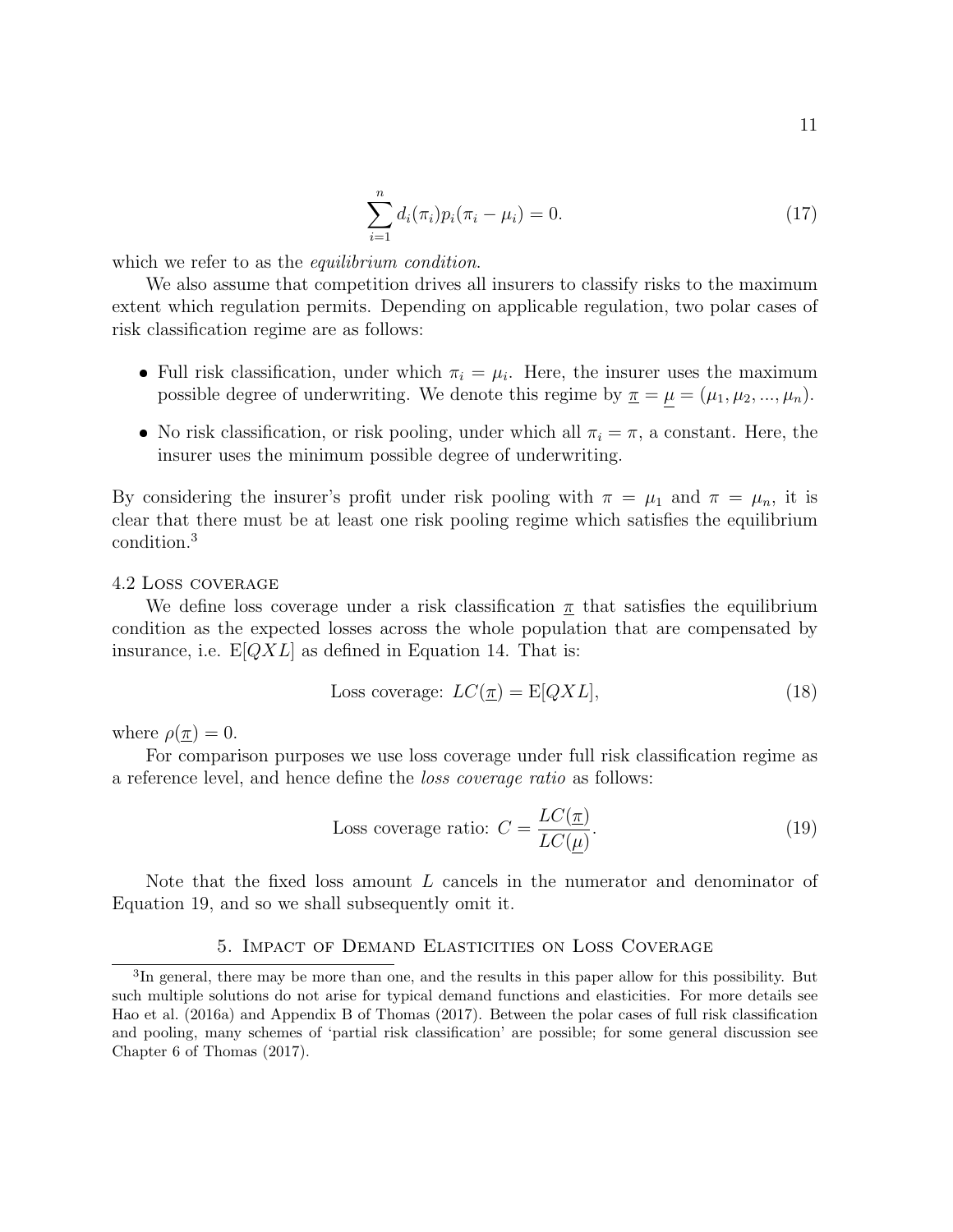In this section we investigate the impact of demand elasticities for higher and lower risks on loss coverage ratio. For ease of exposition we start with iso-elastic demand where all risk-groups have the same elasticity  $\lambda$ , and use this as a stepping stone to prove successively more general results.

#### 5.1 Same Iso-elastic Demand Elasticity for all Risk-groups

Suppose the elasticity of demand is the same constant for all individuals, irrespective of their risks and of the premium charged, i.e. insurance demand is iso-elastic . So:

$$
\epsilon_i(\pi) = \lambda \text{ (a positive constant), for } i = 1, 2, \dots, n. \tag{20}
$$

The resulting demand function found from Equation 9 is:

$$
d_i(\pi) = \tau_i \left(\frac{\mu_i}{\pi}\right)^{\lambda}, \quad i = 1, 2, \dots, n. \tag{21}
$$

where the parameter  $\tau_i = d_i(\mu_i)$  is the *fair-premium demand* for insurance, i.e. the demand when an actuarially fair premium is charged. We assume  $\tau_i$  < 1 for all riskgroups.

We note that for any risk-group, demand must logically be subject to a cap of 1 (i.e. once the premium charged is low enough so that all members of a risk-group buy insurance, further reductions in premium do not lead to further increases in demand). In the present Section 5, we assume that demand formulae such as Equation 21 give a demand of less than 1 for all risk-groups at the pooled premium. Where this is not the case, we will need to apply a cap of 1 on demand; we discuss this in Section 6.1.

Based on iso-elastic demand as in Equation 21, the equilibrium condition in Equation 17 under risk pooling with premium  $\pi_0$  gives:

$$
\sum_{i=1}^{n} p_i \tau_i \left(\frac{\mu_i}{\pi_0}\right)^{\lambda} (\pi_0 - \mu_i) = 0, \text{ or, equivalently:}
$$
 (22)

$$
\sum_{i=1}^{n} \alpha_i \left(\frac{\mu_i}{\pi_0}\right)^{\lambda} = \sum_{i=1}^{n} \alpha_i \left(\frac{\mu_i}{\pi_0}\right)^{\lambda+1}, \text{ where } \alpha_i = \frac{p_i \tau_i}{\sum_{i=1}^{n} p_i \tau_i} \text{ for } i = 1, 2, \dots, n,
$$
 (23)

and the unique pooled equilibrium premium,  $\pi_0$ , is given by:

$$
\pi_0 = \frac{\sum_{i=1}^n \alpha_i \mu_i^{\lambda+1}}{\sum_{i=1}^n \alpha_i \mu_i^{\lambda}}
$$
\n(24)

To facilitate mathematical proofs, it is helpful to re-frame Equation 23 as follows. Consider a random variable, V, taking values  $v_i = \frac{\mu_i}{\pi a}$  $\frac{\mu_i}{\pi_0}$  with probabilities  $\alpha_i$  for  $i =$  $1, 2, \ldots, n$ . Then Equation 23 says that under equilibrium, the random variable V satisfies:

$$
E[V^{\lambda}] = E[V^{\lambda+1}].
$$
\n(25)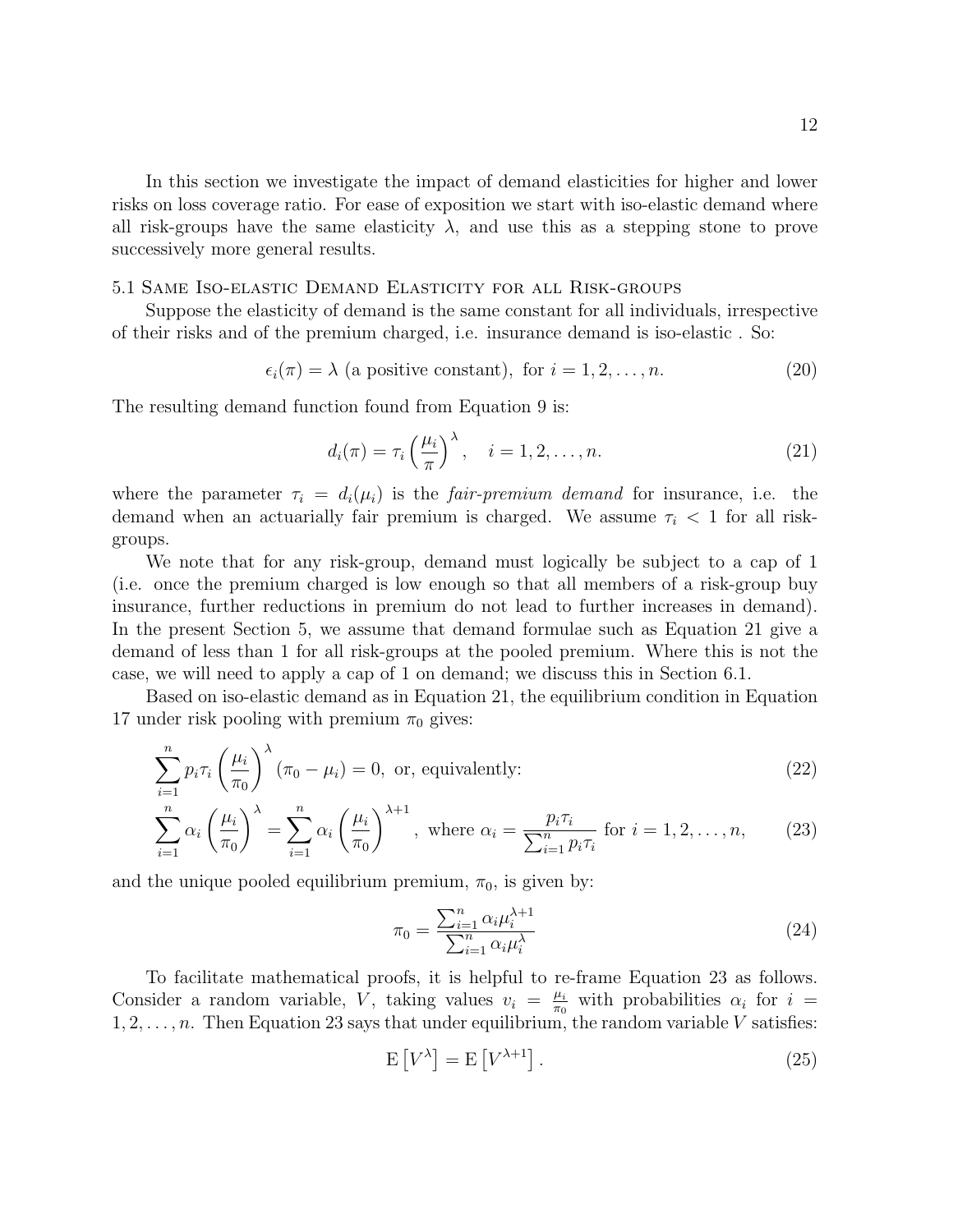The loss coverage ratio, as defined in Equation 19, comparing loss coverage under pooled premiums to that under risk-differentiated premiums, can be re-framed as:

$$
C = \frac{LC(\pi_0)}{LC(\underline{\mu})} = \frac{\sum_{i=1}^n \alpha_i \left(\frac{\mu_i}{\pi_0}\right)^{\lambda} \mu_i}{\sum_{i=1}^n \alpha_i \mu_i} = \frac{\sum_{i=1}^n \alpha_i \left(\frac{\mu_i}{\pi_0}\right)^{\lambda+1}}{\sum_{i=1}^n \alpha_i \left(\frac{\mu_i}{\pi_0}\right)} = \frac{E[V^{\lambda+1}]}{E[V]} = \frac{E[V^{\lambda}]}{E[V]}.
$$
 (26)



Figure 2: Loss coverage ratio as a function of demand elasticity for iso-elastic demand.

Figure 2 shows the plot of loss coverage ratio as a function of demand elasticity  $\lambda$ , for the risks  $(\mu_1, \mu_2) = (0.01, 0.04)$  and  $(\alpha_1, \alpha_2) = (0.8, 0.2)$ . We can see that loss coverage under pooling is higher than under risk-differentiated premiums if demand elasticity is less than 1, and vice versa. The pattern shown in Figure 2 is formally stated in the following result:

**Result 5.1.** Suppose there are n risk-groups with risks  $\mu_1 < \mu_2 < \cdots < \mu_n$  and the same iso-elastic demand elasticity  $\lambda$ . Then  $\lambda \leq 1 \Rightarrow C \leq 1$ .

This result generalises a result proved for only two risk-groups in Hao et al. (2016a). A proof is given in Appendix B.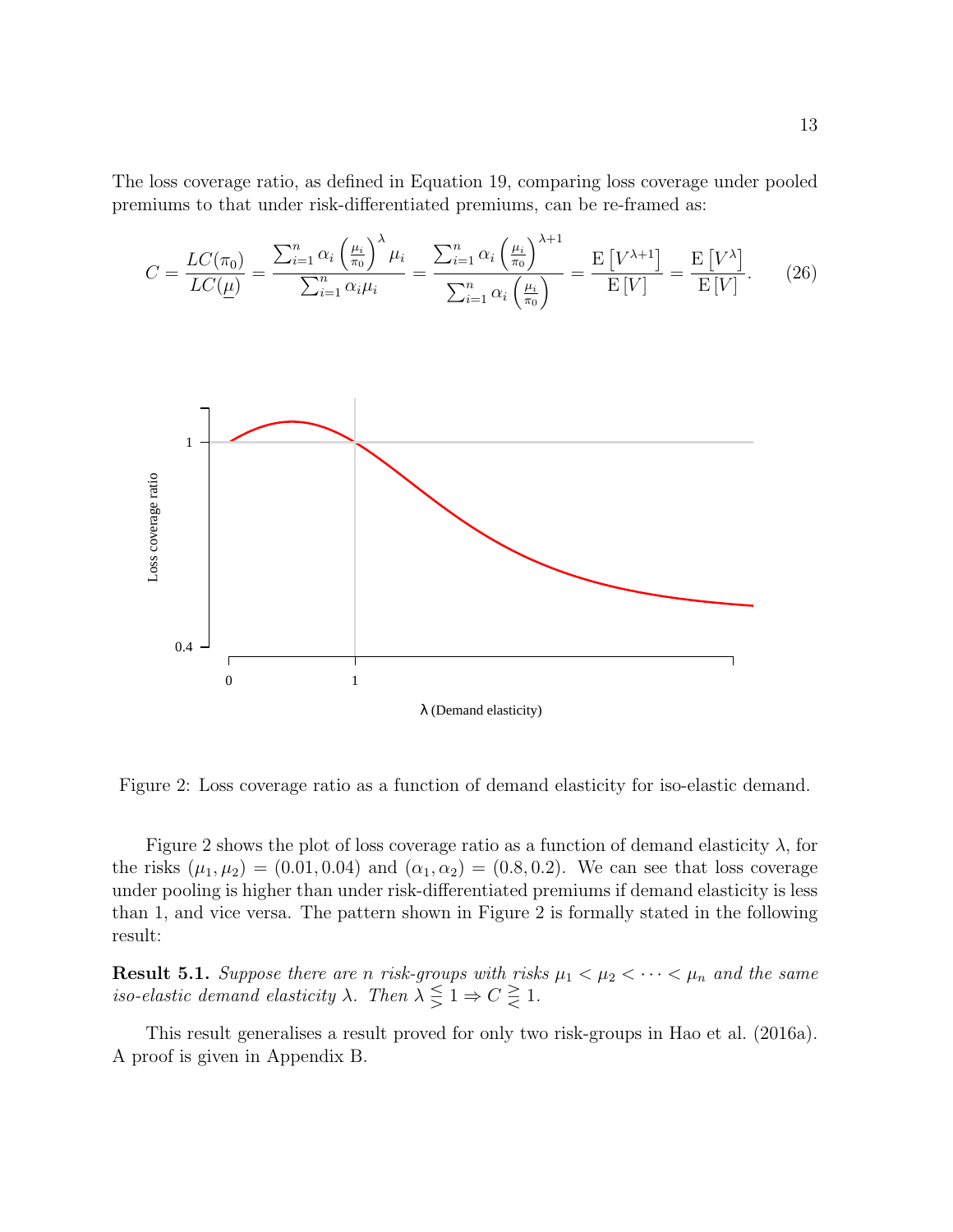5.2 Different Iso-elastic Demand Elasticities for Different Risk-groups

The assumption of constant iso-elastic demand elasticity for all individuals, although mathematically tractable, can be criticised as unrealistic. For most goods and services, we expect demand elasticity to rise with price, because of the income effect on demand: at higher prices, the good forms a larger part of the consumer's total budget constraint, and so the effect of a small percentage change in its price might be larger. For insurance this suggests that demand elasticity for higher risks (who are typically charged higher prices) might be higher. So we next consider iso-elastic demand functions with different demand elasticities for different risk-groups, i.e.:

$$
\epsilon_i(\pi) = \lambda_i \text{ for } i = 1, 2, \dots, n; \tag{27}
$$

where higher risk-groups are likely to have higher demand elasticities. Under this formulation, the equilibrium condition under risk pooling with premium  $\pi_0$  gives:

$$
\sum_{i=1}^{n} p_i \tau_i \left(\frac{\mu_i}{\pi_0}\right)^{\lambda_i} \left(\pi_0 - \mu_i\right) = 0, \text{ or, equivalently:}
$$
 (28)

$$
\sum_{i=1}^{n} \alpha_i \left(\frac{\mu_i}{\pi_0}\right)^{\lambda_i} = \sum_{i=1}^{n} \alpha_i \left(\frac{\mu_i}{\pi_0}\right)^{\lambda_i+1}.
$$
\n(29)

As in Section 5.1, we define a random variable V taking values  $v_i = \frac{\mu_i}{\pi_0}$  $\frac{\mu_i}{\pi_0}$  with probabilities  $\alpha_i$  for  $i = 1, 2, ..., n$ . Now, define a function  $f(v)$ , such that:

$$
f(v_i) = \lambda_i, \text{ for } i = 1, 2, \dots, n. \tag{30}
$$

Then the equilibrium condition, in Equation 29, can be re-framed as:

$$
\mathbf{E}\left[V^{f(V)}\right] = \mathbf{E}\left[V^{f(V)+1}\right],\tag{31}
$$

and loss coverage ratio can be expressed as:

$$
C = \frac{\mathrm{E}\left[V^{f(V)}\right]}{\mathrm{E}\left[V\right]} \tag{32}
$$

Under this setting, we have the following result:

**Result 5.2.** Suppose there are n risk-groups with risks  $\mu_1 < \mu_2 < \cdots < \mu_n$  with isoelastic demand elasticities  $\lambda_1, \lambda_2, \ldots, \lambda_n$  respectively. Define  $\lambda_{lo} = \max_{v \leq 1} f(v)$  and  $\lambda_{hi} =$  $\min_{v>1} f(v)$ . Then  $\lambda_{lo} < 1$  and  $\lambda_{hi} \geq \lambda_{lo} \Rightarrow C \geq 1$ .

To understand this result, note that under pooled equilibrium,  $\lambda_{l_o}$  is the maximum of the demand elasticities of all those *lower* risk-groups who pay more premium,  $\pi_0$ , than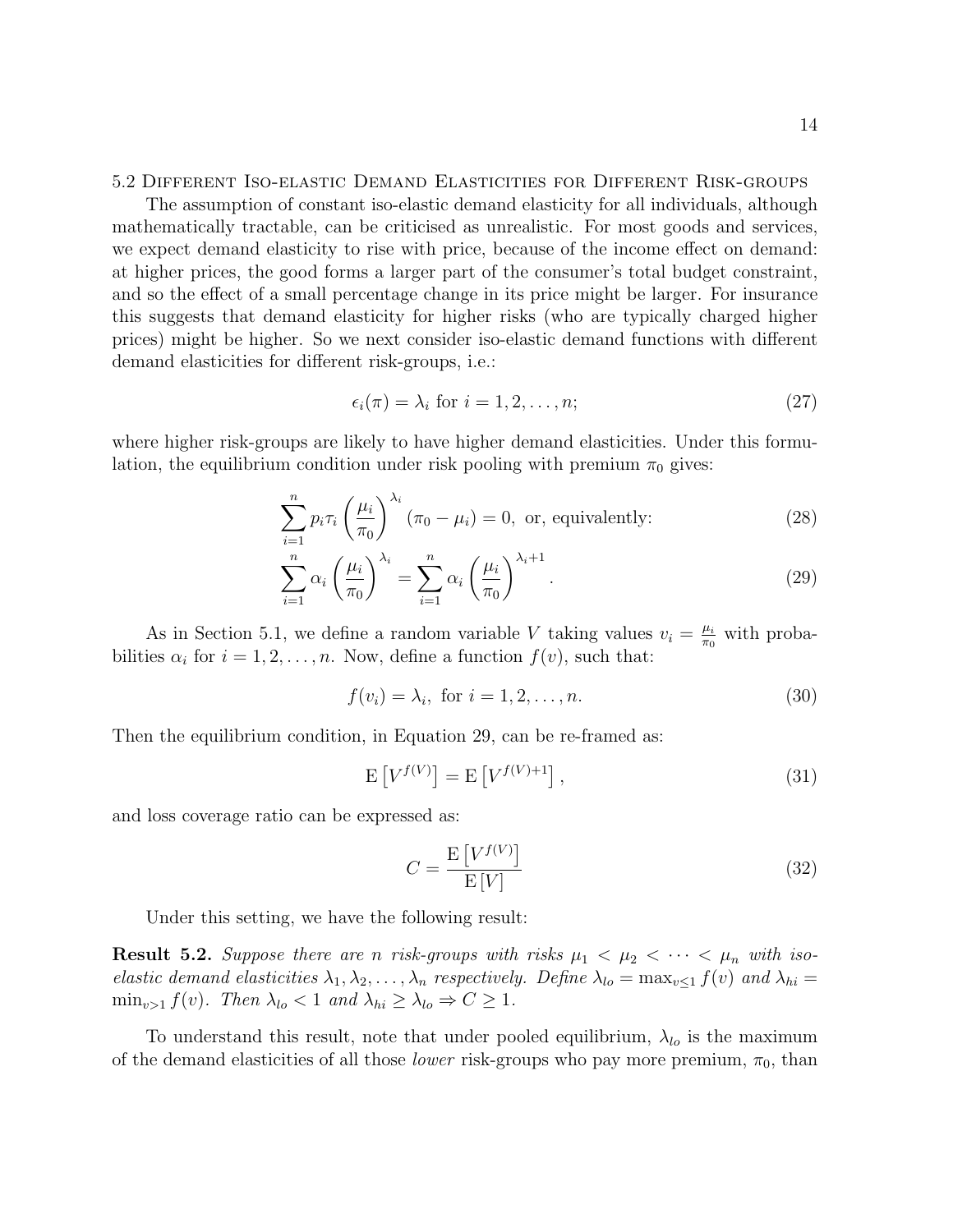their actuarially fair risk  $\mu$ . So,  $\lambda_{lo} < 1$  signifies that, for these *lower* risk-groups, their iso-elastic demand elasticities should be less than 1, which is consistent with empirical evidence in many markets (as discussed in Section 6 of this paper).

On the other hand,  $\lambda_{hi}$ , is the minimum of the demand elasticities of all those *higher* risk-groups who pay less premium,  $\pi_0$ , than their actuarially fair risk,  $\mu$ . The interpretation of the second condition,  $\lambda_{hi} \geq \lambda_{lo}$ , is that for these *higher* risk-groups, the demand elasticities should be larger than those of all the lower risk-groups, which is consistent with what we expect from the income effect on demand.

In summary, as long as the iso-elastic demand elasticities of the different risk-groups satisfy the two conditions:  $\lambda_{lo} < 1$  and  $\lambda_{hi} \geq \lambda_{lo}$ , the loss coverage under pooling is higher than under full risk classification.

The following special cases of Result 5.2 are worth noting:

- 1. If the iso-elastic demand elasticities are the same for all risk-groups, i.e.  $\lambda_i = \lambda$  for  $i = 1, 2, \ldots, n$ , then by definition  $\lambda_{lo} = \lambda_{hi} = \lambda$ , and so  $\lambda_{lo} = \lambda < 1$  gives  $C \ge 1$ , which corresponds to Result 5.1.
- 2. For the special case of:  $0 < \lambda_1 \leq \lambda_2 \leq \cdots \leq \lambda_n < 1$ , the two conditions,  $\lambda_{lo} < 1$ and  $\lambda_{hi} \geq \lambda_{lo}$ , are trivially satisfied and hence in this case:  $C \geq 1$ .
- 3. For the case of two risk-groups,  $\lambda_{lo} = \lambda_1$  and  $\lambda_{hi} = \lambda_2$ , and the conditions on the demand elasticities translate to  $\lambda_1 < 1$  and  $\lambda_2 \geq \lambda_1$ .

The two risk-groups case is illustrated in Figure 3, where  $(\mu_1, \mu_2) = (0.01, 0.04)$  and  $(\alpha_1, \alpha_2) = (0.8, 0.2)$ . The two axes represents  $\lambda_1$  and  $\lambda_2$ . The figure demarcates the region of  $C > 1$  (shaded green) from the region of  $C < 1$  (shaded pink) by the boundary curve  $C = 1$  (in red).

The conditions on  $\lambda_1$  and  $\lambda_2$  say that in the region above the  $\lambda_1 = \lambda_2$  diagonal and  $\lambda_1$  < 1, demarcated by the green dashed borders, loss coverage under pooling is always higher than that under full risk classification. This is true irrespective of the relative sizes and relative risks of the higher and lower risk populations.

Figure 3 highlights another important point: that Result 5.2 focuses only on loss coverage inside the region demarcated by green dashes. Outside this region, loss coverage under pooling can be higher or lower than under full risk-classification (higher in the green segments to the right of the dashed green lines; lower throughout the pink area towards the right). The position of the  $C = 1$  curve which demarcates the pink and green areas changes slightly with relative population sizes and relative risks. The region demarcated by green dashes is the only region for which we can obtain a universal result (i.e. one which holds independent of relative sizes and risks of higher and lower risk populations). Fortuitously, empirical evidence and economic rationale imply that realistic values of  $(\lambda_1, \lambda_2)$  may often fall within this region.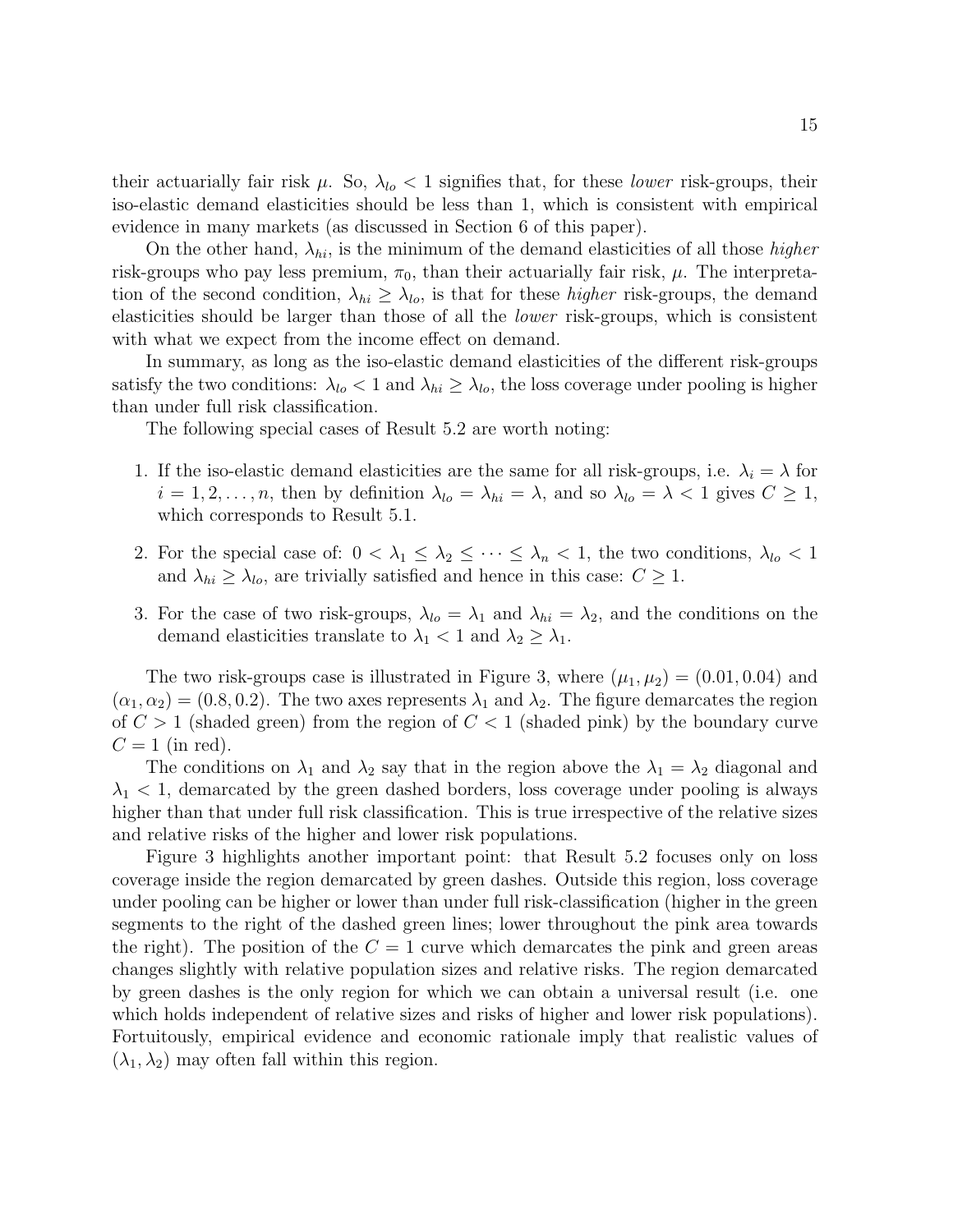

Figure 3: Curve demarcating the regions where loss coverage ratio is greater than and less than 1 when  $(\mu_1, \mu_2) = (0.01, 0.04)$  and  $(\alpha_1, \alpha_2) = (0.8, 0.2)$ .

A proof of Result 5.2 is given in Appendix C.

#### 5.3 General Demand Elasticity Functions

So far, we have only considered constant demand elasticities (as a function of premium), either for all individuals in the population, or for all individuals belonging to a particular risk-group. However, it can be argued that demand elasticities should actually be increasing functions of premium (instead of being a constant), to reflect the income effect on demand; the argument being that at higher prices, insurance forms a larger part of the consumer's total budget constraint. In this section, we generalise our analysis to allow for different demand elasticity functions,  $\epsilon_i(\pi)$ , for different risk-groups  $i = 1, 2, \ldots, n$ .

Using Equation 9, the proportional demand for insurance, for risk-group  $i$ , is:

$$
d_i(\pi) = \tau_i \exp\left[-\int_{\mu_i}^{\pi} \epsilon_i(s) d\log s\right], \text{ for } i = 1, 2, \dots, n.
$$
 (33)

Under this formulation, the equilibrium condition under risk pooling with premium  $\pi_0$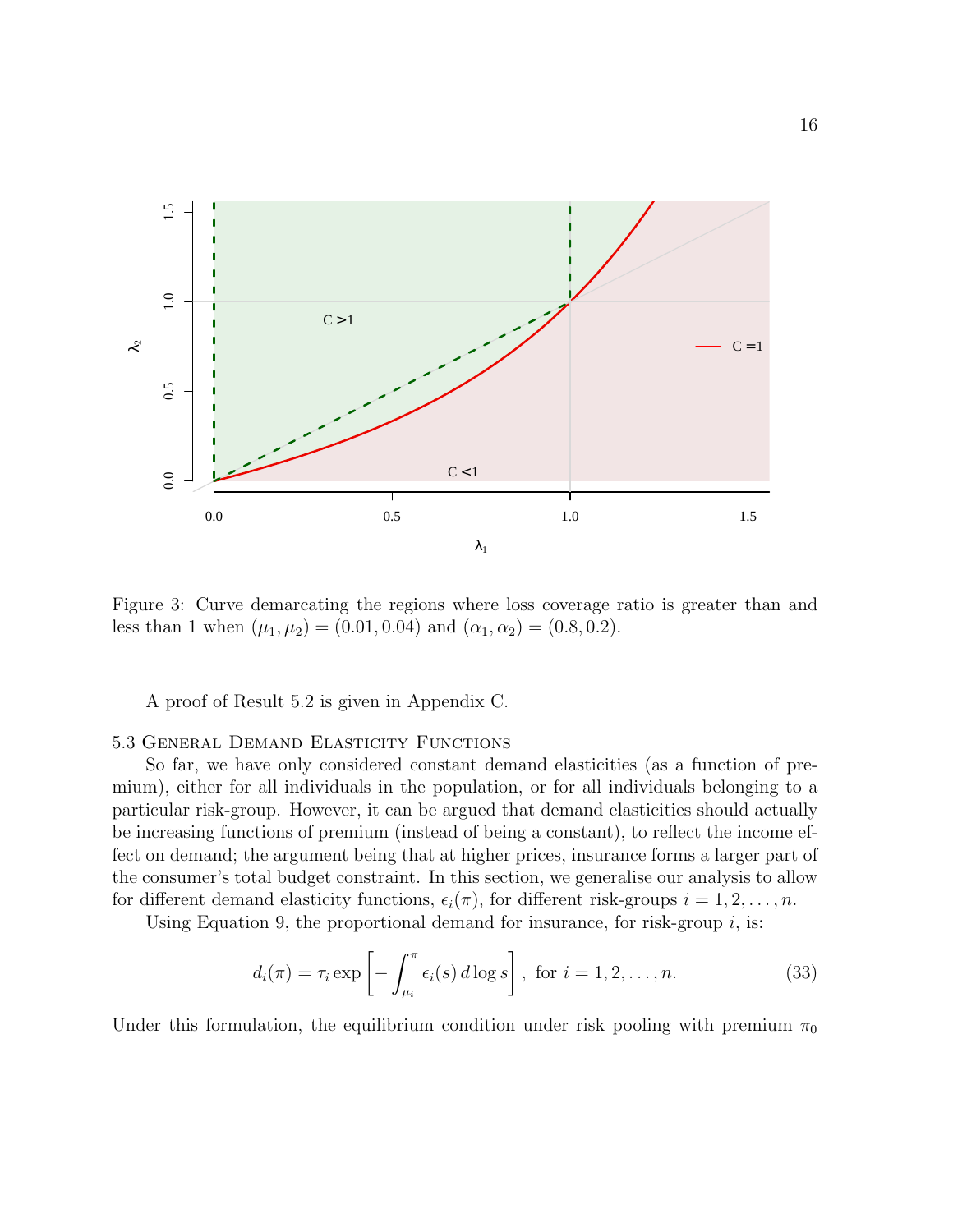gives:

$$
\sum_{i=1}^{n} p_i \tau_i \exp\left[-\int_{\mu_i}^{\pi_0} \epsilon_i(s) \, d\log s\right] (\pi_0 - \mu_i) = 0, \text{ or, equivalently:}
$$
 (34)

$$
\sum_{i=1}^{n} \alpha_i \exp\left[\int_{\pi_0}^{\mu_i} \epsilon_i(s) d \log s\right] (\pi_0 - \mu_i) = 0; \tag{35}
$$

in which the term:

$$
\int_{\pi_0}^{\mu_i} \epsilon_i(s) \, d\log s,\tag{36}
$$

can be interpreted using the concept of arc elasticity of demand, denoted by  $\eta_i(a, b)$  and defined in Vazquez (1995) as follows:

$$
\eta_i(a, b) = \frac{\int_a^b \epsilon_i(s) \, d\log s}{\int_a^b d\log s}.\tag{37}
$$

Arc elasticity,  $\eta_i(a, b)$ , can be interpreted as the *average* value of (point) elasticity of demand for risk-group i,  $\epsilon_i(s)$ , over the price logarithmic arc from price a to price b. So in our case, we can define:

$$
\lambda_i = \eta_i(\pi_0, \mu_i) = \frac{\int_{\pi_0}^{\mu_i} \epsilon_i(s) \, d \log s}{\int_{\pi_0}^{\mu_i} d \log s}, \text{ for } i = 1, 2, \dots, n. \tag{38}
$$

Equation 35 can then be rewritten using arc elasticities as follows:

$$
\sum_{i=1}^{n} \alpha_i \exp\left[\lambda_i \int_{\pi_0}^{\mu_i} d\log s\right] (\pi_0 - \mu_i) = 0, \text{ or, equivalently:}
$$
 (39)

$$
\sum_{i=1}^{n} \alpha_i \left(\frac{\mu_i}{\pi_0}\right)^{\lambda_i} \left(\pi_0 - \mu_i\right) = 0 \tag{40}
$$

Note that Equation 40 is identical in form to Equation 29, but with the relevant arc elasticities substituted for point elasticities.

The general result, as stated below, then follows directly from Result 5.2:

**Result 5.3.** Suppose there are n risk groups with risks  $\mu_1 < \mu_2 < \cdots < \mu_n$  with demand elasticities  $\epsilon_1(\pi), \epsilon_2(\pi), \ldots, \epsilon_n(\pi)$ , such that  $\lambda_1, \lambda_2, \ldots, \lambda_n$  are the respective arc elasticities under pooled equilibrium. Define  $\lambda_{lo} = \max_{v \leq 1} f(v)$  and  $\lambda_{hi} = \min_{v > 1} f(v)$ . Then  $\lambda_{lo} <$ 1 and  $\lambda_{hi} \geq \lambda_{lo} \Rightarrow C \geq 1$ .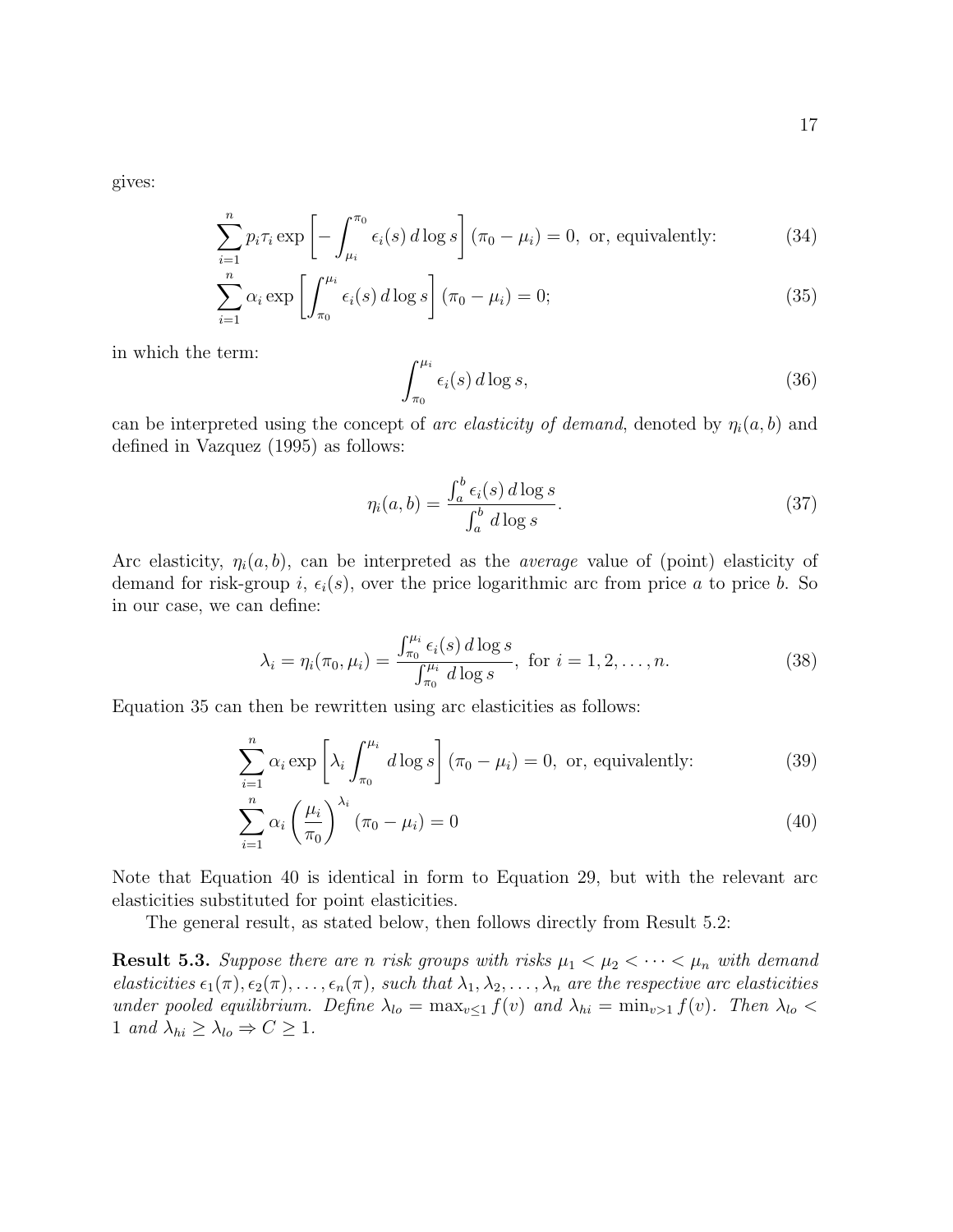In other words, under pooled equilibrium, as long as the arc elasticities of lower risk-groups (paying more than their fair actuarial premium) do not exceed 1 and the arc elasticities of the higher risk-groups (paying less than their fair actuarial premium) in all cases exceed those of the lower risk-groups, then loss coverage under pooling is higher than under full risk classification.

For the special case of  $\epsilon_i(\pi)$  being non-decreasing functions of premium  $\pi$  and bounded above by 1, where  $\epsilon_1(\pi) \leq \epsilon_2(\pi) \leq \cdots \leq \epsilon_n(\pi)$  the required conditions for Result 5.3 are automatically satisfied. This is because the arc elasticities of demand, being an average of the underlying point elasticities, satisfy:  $0 < \lambda_1 \leq \lambda_2 \leq \cdots \leq \lambda_n < 1$ , which then implies that  $\lambda_{lo} < 1$  and  $\lambda_{hi} \geq \lambda_{lo}$  and thus  $C \geq 1$ .

#### 6. Discussion

#### 6.1 Full take-up of insurance

In Section 5, we have made an implicit assumption that demand for insurance at the pooled equilibirum premium is strictly less than 1 for all risk-groups. However, for sufficiently small pooled equilibrium premium, it is possible to envisage a situation where all individuals in particular high risk-groups might purchase insurance.

It turns out that the same framework as in Section 5 can also be used to analyse the case of full take-up of insurance by certain risk-groups and the results of Section 5 can be easily generalised for these cases. We have discussed this special case in Appendix D.

#### 6.2 Empirical estimates

The results obtained in Section 5 suggest that loss coverage will be higher under pooling than under full risk classification, if

- 1. elasticity (or arc elasticity, if elasticity is not constant) is less than 1 for all lower risk-groups; and
- 2. elasticity (or arc elasticity, if elasticity is not constant) for all higher risk-groups exceeds that for all lower risk-groups,

where arc elasticities are logarithmic averages of demand elasticities over the arc, from true risk price to the equilibrium pooled price.

Are these conditions likely to be satisfied in the real world?

For the first condition, Table 1 shows some relevant empirical estimates for insurance demand elasticities.<sup>4</sup> It can be seen that most estimates are of magnitude significantly less than 1. Whilst the various contexts in which these estimates were made may not correspond closely to the set-up in this paper, the figures are at least suggestive of the possibility that the first condition may often be satisfied.

<sup>4</sup>Demand elasticity is defined as a positive constant in this paper for convenience, but estimates in empirical papers are generally given with the negative sign, so Table 1 quotes them in that form.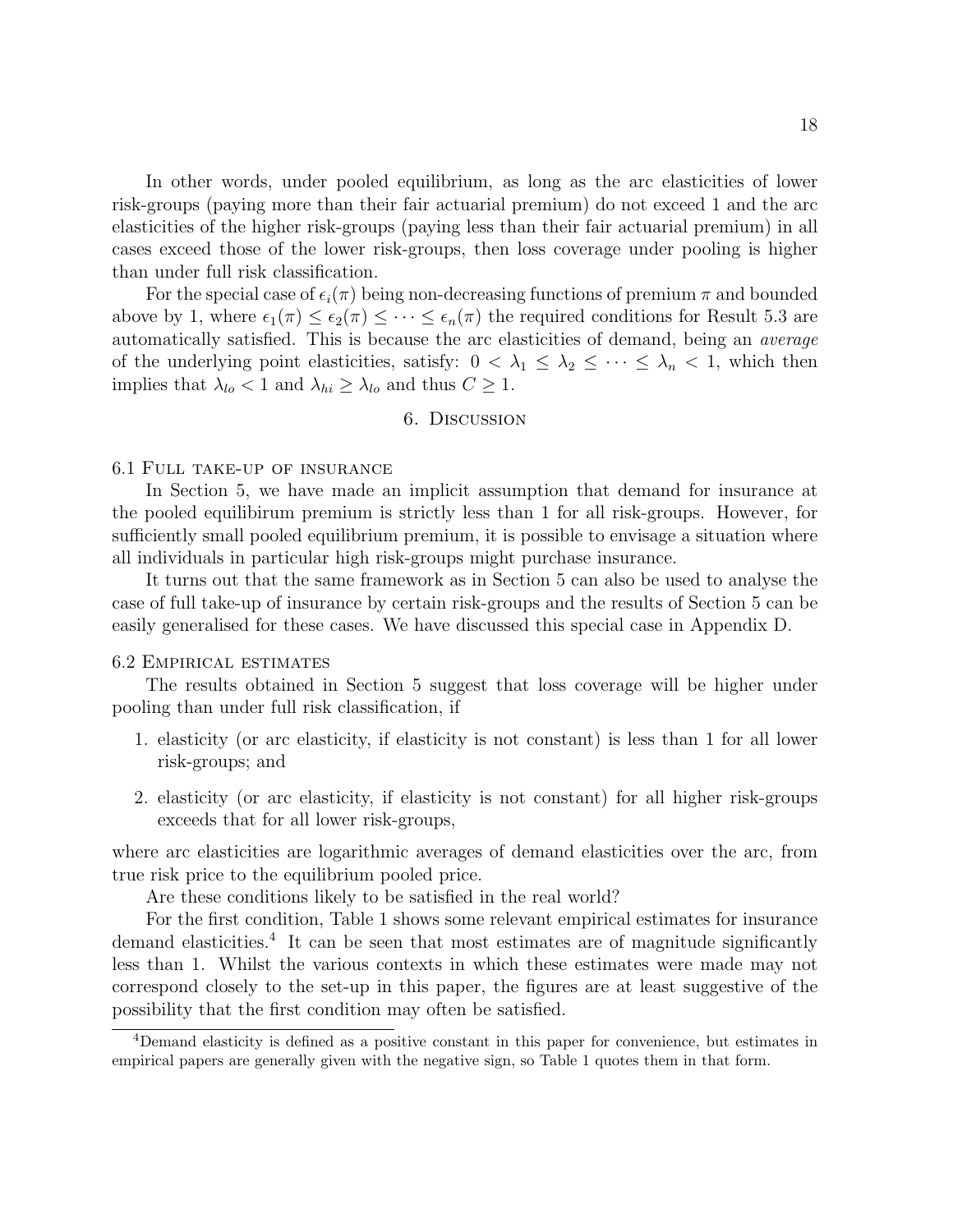|  | Table 1: Estimates of demand elasticity for various insurance markets |  |  |  |  |  |
|--|-----------------------------------------------------------------------|--|--|--|--|--|
|  |                                                                       |  |  |  |  |  |
|  |                                                                       |  |  |  |  |  |

| Market & country                | Demand elasticities | Authors                     |
|---------------------------------|---------------------|-----------------------------|
| Term life insurance, USA        | $-0.66$             | Viswanathan et al. (2006)   |
| Yearly renewable term life, USA | $-0.4$ to $-0.5$    | Pauly et al. $(2003)$       |
| Whole life insurance, USA       | $-0.71$ to $-0.92$  | <b>Babbel</b> (1985)        |
| Health insurance, USA           | $0$ to $-0.2$       | Chernew et al. $(1997)$ ,   |
|                                 |                     | Blumberg et al. (2001),     |
|                                 |                     | Buchmueller and Ohri (2006) |
| Health insurance, Australia     | $-0.35$ to $-0.50$  | Butler (1999)               |
| Farm crop insurance, USA        | $-0.32$ to $-0.73$  | Goodwin (1993)              |

For the second condition, we know of no empirical evidence that insurance demand elasticities are higher (or lower) for higher risks. However, as noted earlier in the paper, this condition may be plausible in that it is consistent with the income effect on demand.

#### 6.3 Applicability of results

In the derivation of proportional demand from heterogeneous individual preferences in Section 3, we made assumptions that all individuals had the same initial wealth W and the same potential loss amount  $L$ . It is worth noting that the the results about demand functions in Section 5 apply more generally. In particular, *if the demand function is given*, the results in Section 5 require no assumptions whatsoever about individuals' initial wealth W. The form of the demand functions specified in Section 5 does however require that all individuals have the same potential loss amount  $L$ , and that any insurance fully covers this loss amount.

#### 7. Conclusions

Loss coverage is defined as the expected population losses compensated by insurance at market equilibrium. We suggest that if the social purpose of insurance is to compensate the population's losses, loss coverage may be an intuitively appealing metric for evaluation of different risk classification schemes.

When risk classification is banned, so that insurers have to pool all risks at a single price, this can lead to adverse selection. Adverse selection is associated with a fall in the number of insured individuals compared with that obtained under full risk classification. However, adverse selection is also associated with a shift in coverage towards higher risks. If the shift is large enough, it can more than offset the fall in numbers insured, so that loss coverage is increased. We suggest that from a social perspective, this possibility might be seen as a good outcome from adverse selection.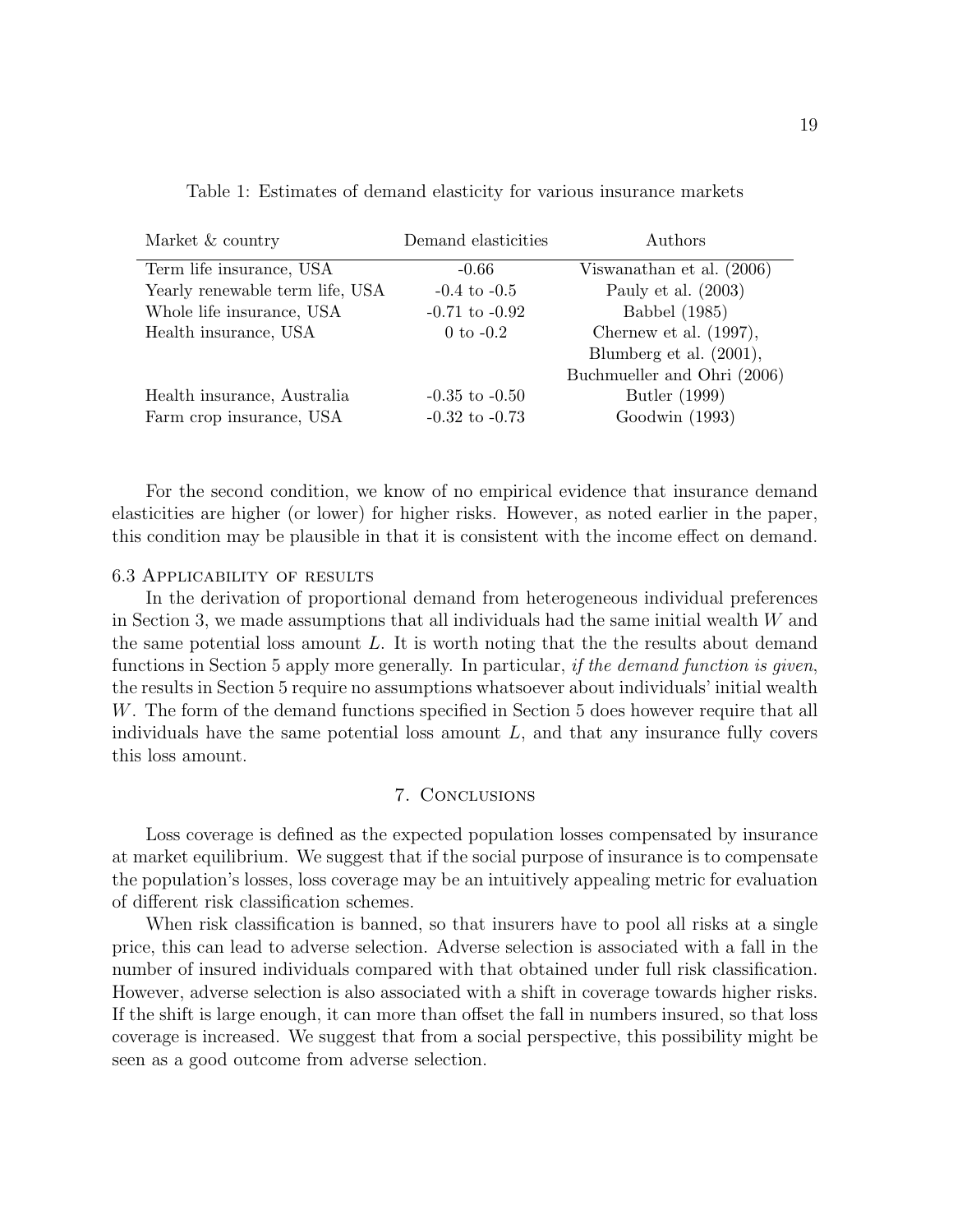Whether loss coverage is in fact increased when all risks are pooled depends on the response of higher and lower risks to changes in the prices they face, that is the demand elasticities of higher and lower risks.

This paper has stated demand elasticity conditions which ensure that loss coverage will be higher under pooling than under fully risk-differentiated premiums. The conditions were stated for successively more general contexts: first, for iso-elastic demand with a single elasticity parameter; second, for iso-elastic demand with different elasticity parameters for different risk-groups; and third, for any downward-sloping demand functions (including different ones for different risk-groups). The demand elasticities required for loss coverage to be higher under pooling seem realistic for some insurance markets.

#### Acknowledgements

MingJie Hao thanks Radfall Charitable Trust for research funding.

#### **REFERENCES**

- D. Babbel. The price elasticity of demand for whole life insurance. Journal of Finance, 40(1): 225–239, 1985.
- L. Blumberg, L. Nichold, and J. Banthin. Worker decisions to purchase health insurance. International Journal of Health Care Finance and Economics, 1:305–325, 2001.
- T.C. Buchmueller and S. Ohri. Health insurance take-up by the near-elderly. Health Services Research, 41:2054–2073, 2006.
- J.R. Butler. Estimating elasticities of demand for private health insurance in australia. Working Paper No. 43. National Centre for Epidemiology and Population Health ,Australian National University, Canberra, 1999.
- M. Chernew, K. Frick, and C. McLaughlin. The demand for health insurance coverage by lowincome workers: Can reduced premiums achieve full coverage? Health Services Research, 32: 453–470, 1997.
- D.M. Cutler, A. Finkelstein, and K. McGarry. Preference heterogeneity and insurance markets: Explaining a puzzle of insurance. American Economic Review, 98:157–162, 2008.
- P. De Jong and S.F. Ferris. Adverse selection spirals. ASTIN Bulletin, 36:589–628, 2006.
- G. Dionne and C.G. Rothschild. Economic effects of risk classification bans. Geneva Risk and Insurance Review, 39:184–221, 2014.
- L. Einav and A. Finkelstein. Selection in insurance markets: theory and empirics in pictures. Journal of Economic Perspectives, 25:115–138, 2011.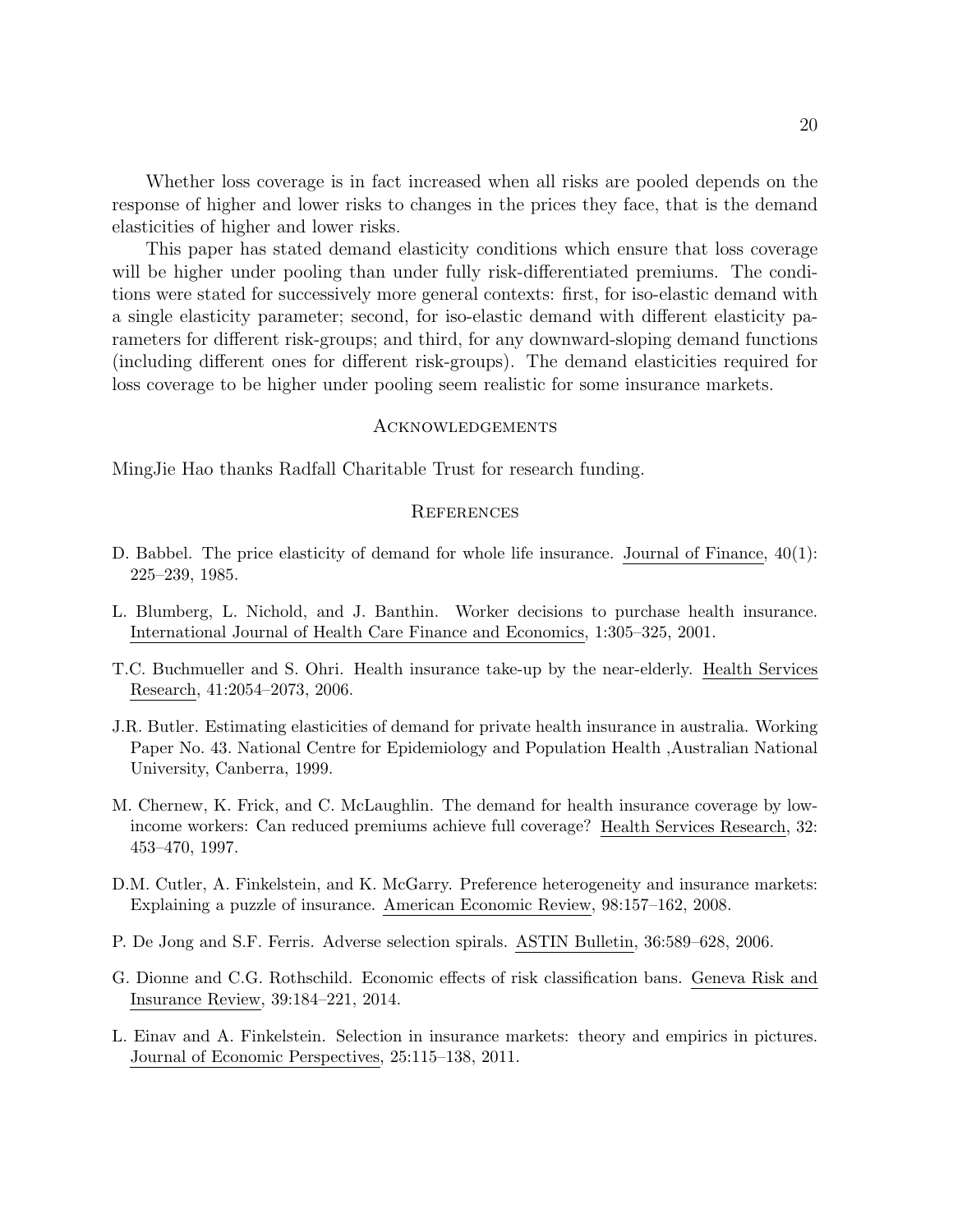- A. Finkelstein and K. McGarry. Multiple dimensions of private information: evidence from the long-term care insurance market. American Economic Review, 96:938–958, 2006.
- B.K. Goodwin. An empirical analysis of the demand for multiple peril crop insurance. American Journal of Agricultural Economics, 75(2):424–434, 1993.
- M. Hao, A.S. Macdonald, P. Tapadar, and R.G. Thomas. Insurance loss coverage under restricted risk classification: The case of iso-elastic demand. ASTIN Bulletin, 2016a. http://dx.doi.org/10.1017/asb.2016.6.
- M. Hao, A.S. Macdonald, P. Tapadar, and R.G. Thomas. Insurance loss coverage and social welfare. http://kar.kent.ac.uk/54235, 2016b.
- M. Hoy. Risk classification and social welfare. Geneva Papers on Risk and Insurance, 31:245–269, 2006.
- J. Mossin. Aspects of rational insurance purchasing. Journal of Political Economy, 76:553–568, 1968.
- M.V. Pauly, K.H. Withers, K.S. Viswanathan, J. Lemaire, J.C. Hershey, K. Armstrong, and D.A. Asch. Price elasticity of demand for term life insurance and adverse selection. NBER Working Paper (9925), 2003.
- R.G. Thomas. Loss coverage as a public policy objective for risk classification schemes. Journal of Risk and Insurance, 75:997–1018, 2008.
- R.G. Thomas. Demand elasticity, risk classification and loss coverage: when can community rating work? ASTIN Bulletin, 39:403–428, 2009.
- R.G. Thomas. Loss Coverage: Why Insurance Works Better With Some Adverse Selection. Cambridge University Press, 2017.
- A. Vazquez. A note on arc elasticity of demand. Estudios Economicos, 10(2):221–228, 1995.
- K.S. Viswanathan, J. Lemaire, K. K. Withers, K. Armstrong, A. Baumritter, J. Hershey, M. Pauly, and D.A. Asch. Adverse selection in term life insurance purchasing due to the brca 1/2 genetic test and elastic demand. Journal of Risk and Insurance, 74:65–86, 2006.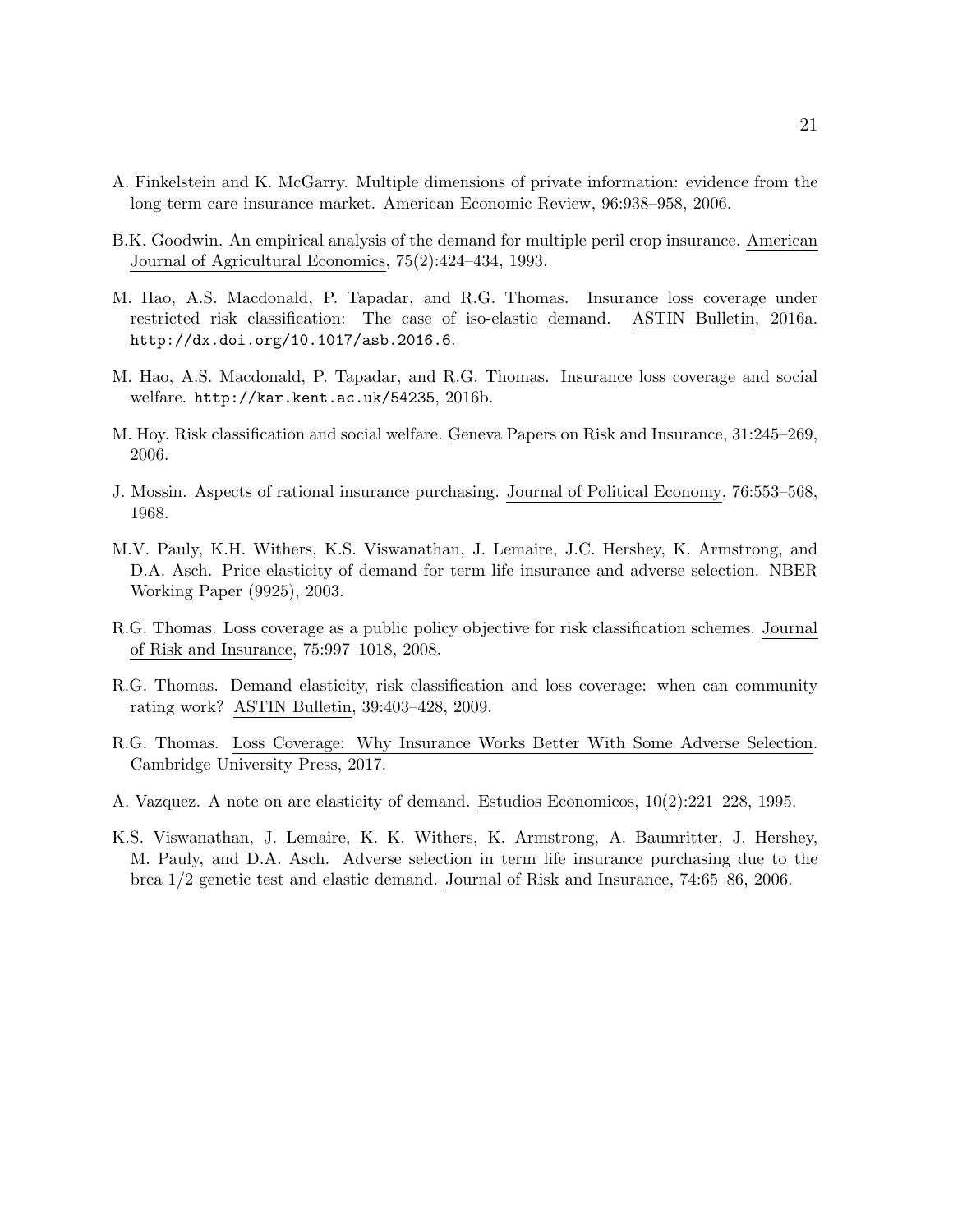#### **APPENDICES**

#### A. Microfoundation of Insurance Demand

Suppose all individuals have the same initial wealth  $W$  and the same potential loss amount L (with  $L \leq W$ ), and risk preferences driven by a power utility function:

$$
U_{\gamma}(w) = \left[\frac{w - (W - L)}{L}\right]^{\gamma},\tag{41}
$$

so that  $U_{\gamma}(W) = 1$  and  $U_{\gamma}(W - L) = 0$ . This particular form of utility function leads to:

relative risk aversion coefficient: 
$$
-w \frac{U''_{\gamma}(w)}{U'_{\gamma}(w)} = (1 - \gamma) \left[ \frac{w}{w - (W - L)} \right]. \tag{42}
$$

Given that all individuals have the same  $W$  and same  $L$ , Equation 42 implies that the heterogeneity in preferences between individuals can be captured by the randomness of  $\gamma$ , the risk aversion parameter.<sup>5</sup> As outlined in Section 3, we define a positive random variable Γ, and individual risk preferences  $\gamma$  are then instances drawn from the distribution of Γ.

Inserting the utility function in Equation 41 into Equation 7, the demand for insurance at a given premium  $\pi$  is then:

$$
d(\pi) = P\left[U_{\Gamma}(W - \pi L) > 1 - \mu\right],\tag{43}
$$

$$
= P\left[ (1 - \pi)^{\Gamma} > 1 - \mu \right],\tag{44}
$$

$$
= P \left[ \Gamma \log(1 - \pi) > \log(1 - \mu) \right], \text{ as log is monotonic}, \tag{45}
$$

$$
= P\left[\Gamma < \frac{\log(1-\mu)}{\log(1-\pi)}\right], \text{ as } \log(1-\pi) < 0. \tag{46}
$$

$$
\approx P \left[ \Gamma < \frac{\mu}{\pi} \right]
$$
, as  $\log(1 - x) \approx -x$ , for small  $x$ . (47)

So for small premium and probability of loss, the underlying random variable Γ has the following distribution function:

$$
F_{\Gamma}(\gamma) = P[\Gamma < \gamma] = d\left(\frac{\mu}{\gamma}\right),\tag{48}
$$

where  $\gamma = \mu/\pi$ . Note that  $F_{\Gamma}(\gamma)$  is a non-decreasing function and lies between 0 and 1.

Of course, for  $F_{\Gamma}$  to be a valid distribution function, we would also require  $\lim_{\gamma\to 0} F_{\Gamma}(\gamma) = 0$ and  $\lim_{\gamma \to \infty} F_{\Gamma}(\gamma) = 1$ , or equivalently,  $\lim_{\pi \to \infty} d(\pi) = 0$  and  $\lim_{\pi \to 0} d(\pi) = 1$ , which appear to be reasonable assumptions. However, empirical observations are unlikely to be available for these extreme cases, so it is only possible to model insurance purchasing behaviour over the range of premiums observed in the market, with appropriate extrapolations at the limiting extremes.

We formally present this result as follows:

<sup>&</sup>lt;sup>5</sup>In the special case  $W = L$ , Equation 42 reduces to  $(1 - \gamma)$ , the familiar case of constant relative risk aversion.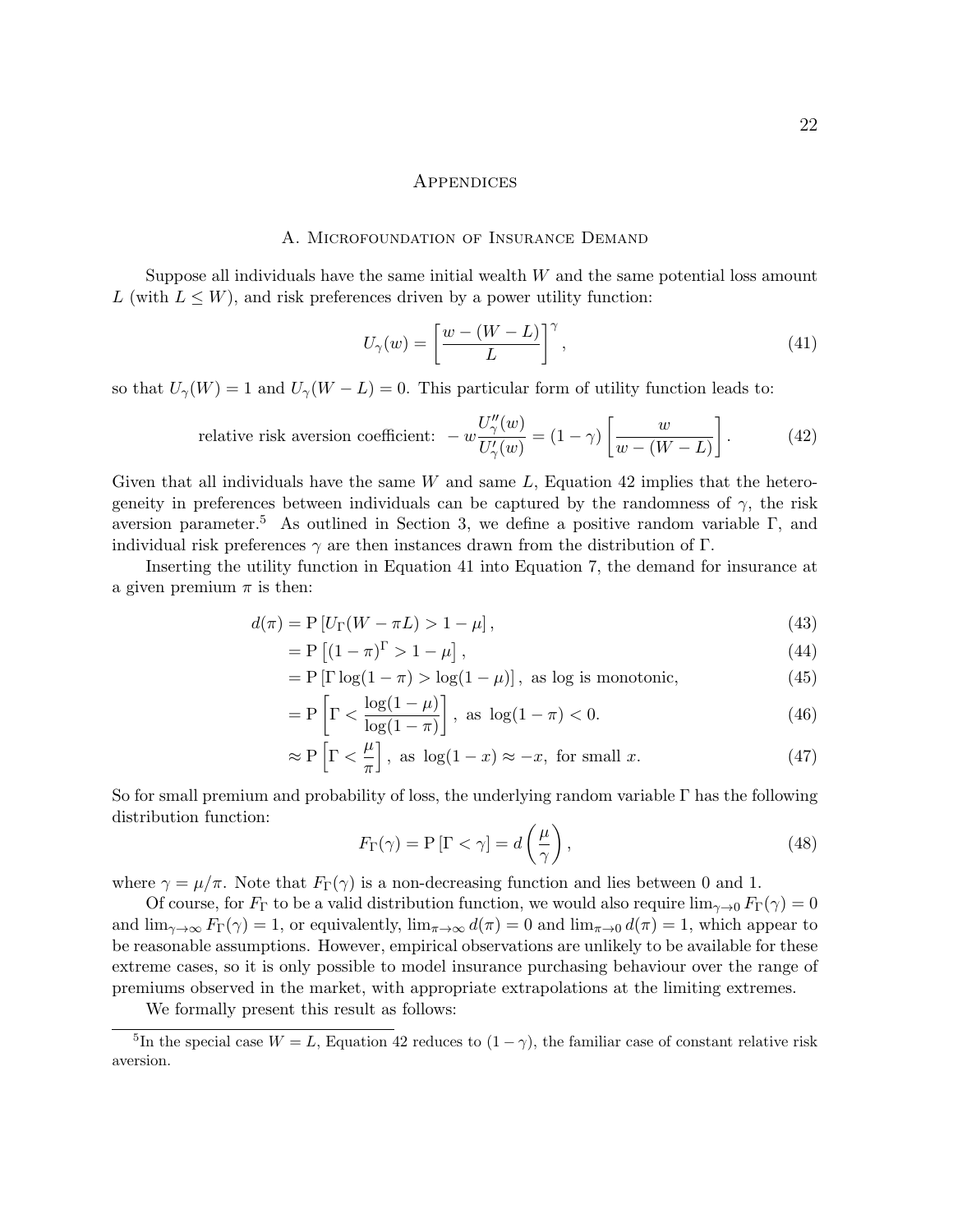**Result A.1.** Given an observed proportional insurance demand,  $d(\pi)$ , which is a valid probability and non-increasing in  $\pi$ , heterogeneity of risk preferences driven by the power utility function and characterised by the random parameter  $\Gamma$  with the distribution function given by Equation 48 produces the observed demand for insurance for small premiums.

We illustrate the above result using iso-elastic demand: Suppose  $\Gamma$  has the following distribution:  $\lambda$ 

$$
F_{\Gamma}(\gamma) = P[\Gamma \le \gamma] = \begin{cases} 0 & \text{if } \gamma < 0 \\ \tau \gamma^{\lambda} & \text{if } 0 \le \gamma \le (1/\tau)^{1/\lambda} \\ 1 & \text{if } \gamma > (1/\tau)^{1/\lambda}, \end{cases}
$$
(49)

where  $\tau$  and  $\lambda$  are positive parameters. Note that  $\tau = \lambda = 1$  leads to a uniform distribution.  $\lambda$ controls the shape of the distribution function and  $\tau$  controls the range over which  $\Gamma$  takes its values. Then the demand for insurance, as given in Equation (48), takes the form:

$$
d(\pi) = \tau \left(\frac{\mu}{\pi}\right)^{\lambda}, \quad \text{(subject to a cap of 1)}\tag{50}
$$

which corresponds to iso-elastic demand, the constant demand elasticity being:

$$
\epsilon(\pi) = -\frac{\partial \log(d(\pi))}{\partial \log \pi} = \lambda.
$$
\n(51)

The parameter  $\tau$  can also be interpreted as the *fair-premium demand*, that is the demand when an actuarially fair premium is charged.

Note that since the pooled equilibrium premium must be somewhere in between the lowest and highest true risks, the demand formula in Equation 50 is required only for this feasible range. Hence it does not matter that the formula could imply unrealistic demand outside this range.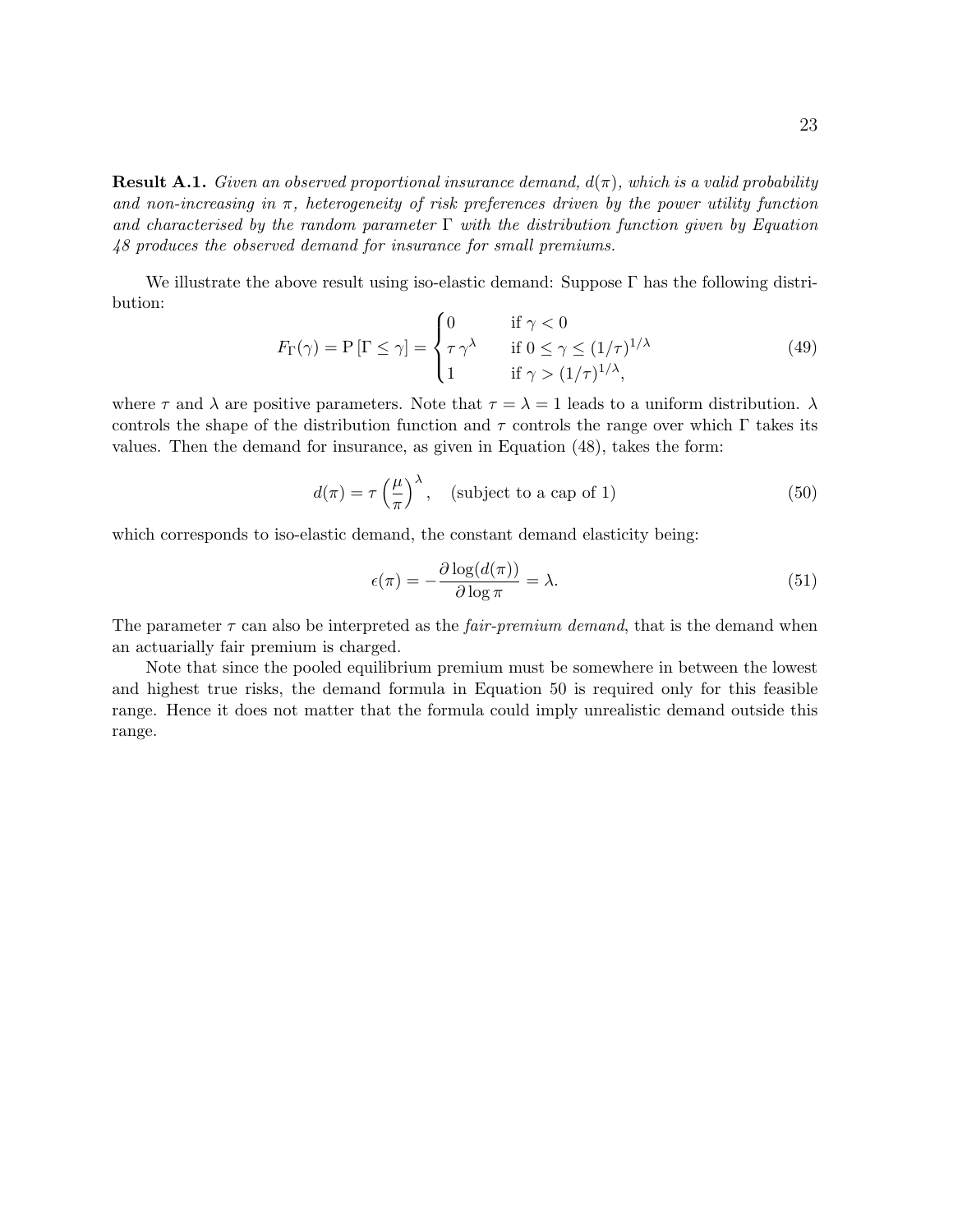#### B. Equal Iso-elastic Demand Elasticities

Using the formulation of Section 5.1, we prove the following result.

**Result B.1.** Let V be a positive random variable and  $\lambda$  be a positive constant, such that  $E[V^{\lambda}] = E[V^{\lambda+1}]$ . Then:

$$
\lambda \leq 1 \Rightarrow E[V^{\lambda}] \geq E[V]. \tag{52}
$$

*Proof.* Case:  $\lambda = 1$ : It follows directly from the definition.

**Case:**  $0 < \lambda < 1$ : Holder's inequality states that, if  $1 < p, q < \infty$  where  $1/p + 1/q = 1$ , for positive random variables  $X, Y$  with  $E[X^p], E[Y^q] < \infty$ :

$$
(\mathbf{E}\left[X^p\right])^{1/p} \left(\mathbf{E}\left[Y^q\right]\right)^{1/q} \ge \mathbf{E}[XY].\tag{53}
$$

Setting  $1/p = \lambda$ ,  $1/q = 1 - \lambda$ ,  $X = V^{\lambda^2}$  and  $Y = V^{1-\lambda^2}$ , Holder's inequality gives:

$$
\left(\mathbb{E}\left[V^{\lambda^2 \frac{1}{\lambda}}\right]\right)^{\lambda}\left(\mathbb{E}\left[V^{(1-\lambda^2)\frac{1}{1-\lambda}}\right]\right)^{1-\lambda} \ge \mathbb{E}\left[V^{\lambda^2}V^{1-\lambda^2}\right],\tag{54}
$$

$$
\Rightarrow \left(\mathbf{E}\left[V^{\lambda}\right]\right)^{\lambda}\left(\mathbf{E}\left[V^{\lambda+1}\right]\right)^{1-\lambda} \ge \mathbf{E}\left[V\right],\tag{55}
$$

$$
\Rightarrow E[V^{\lambda}] \ge E[V], \quad \text{since } E[V^{\lambda}] = E[V^{\lambda+1}]. \tag{56}
$$

**Case:**  $\lambda > 1$ : Young's inequality states that, for  $a, b \ge 0$  and  $p, q > 0$  such that  $1/p + 1/q = 1$ :

$$
ab \le \frac{a^p}{p} + \frac{b^q}{q}.\tag{57}
$$

Setting  $p = \lambda$ ,  $q = \frac{\lambda}{\lambda - 1}$ ,  $a = V^{\frac{1}{\lambda}}$  and  $b = V^{\lambda - \frac{1}{\lambda}}$ , Young's inequality gives:

$$
V^{\frac{1}{\lambda}}V^{\lambda - \frac{1}{\lambda}} \le \frac{1}{\lambda}V^{\frac{1}{\lambda}\lambda} + \frac{\lambda - 1}{\lambda}V^{(\lambda - \frac{1}{\lambda})\frac{\lambda}{\lambda - 1}},\tag{58}
$$

$$
\Rightarrow V^{\lambda} \le \frac{1}{\lambda}V + \frac{\lambda - 1}{\lambda}V^{\lambda + 1},\tag{59}
$$

$$
\Rightarrow E\left[V^{\lambda}\right] \leq \frac{1}{\lambda}E\left[V\right] + \frac{\lambda - 1}{\lambda}E\left[V^{\lambda + 1}\right],\tag{60}
$$

$$
\Rightarrow E[V^{\lambda}] \le E[V], \quad \text{since } E[V^{\lambda}] = E[V^{\lambda+1}]. \tag{61}
$$

 $\Box$ 

Result 5.1 follows directly from Result B.1 by noting that:  $C = E[V^{\lambda}] / E[V]$ .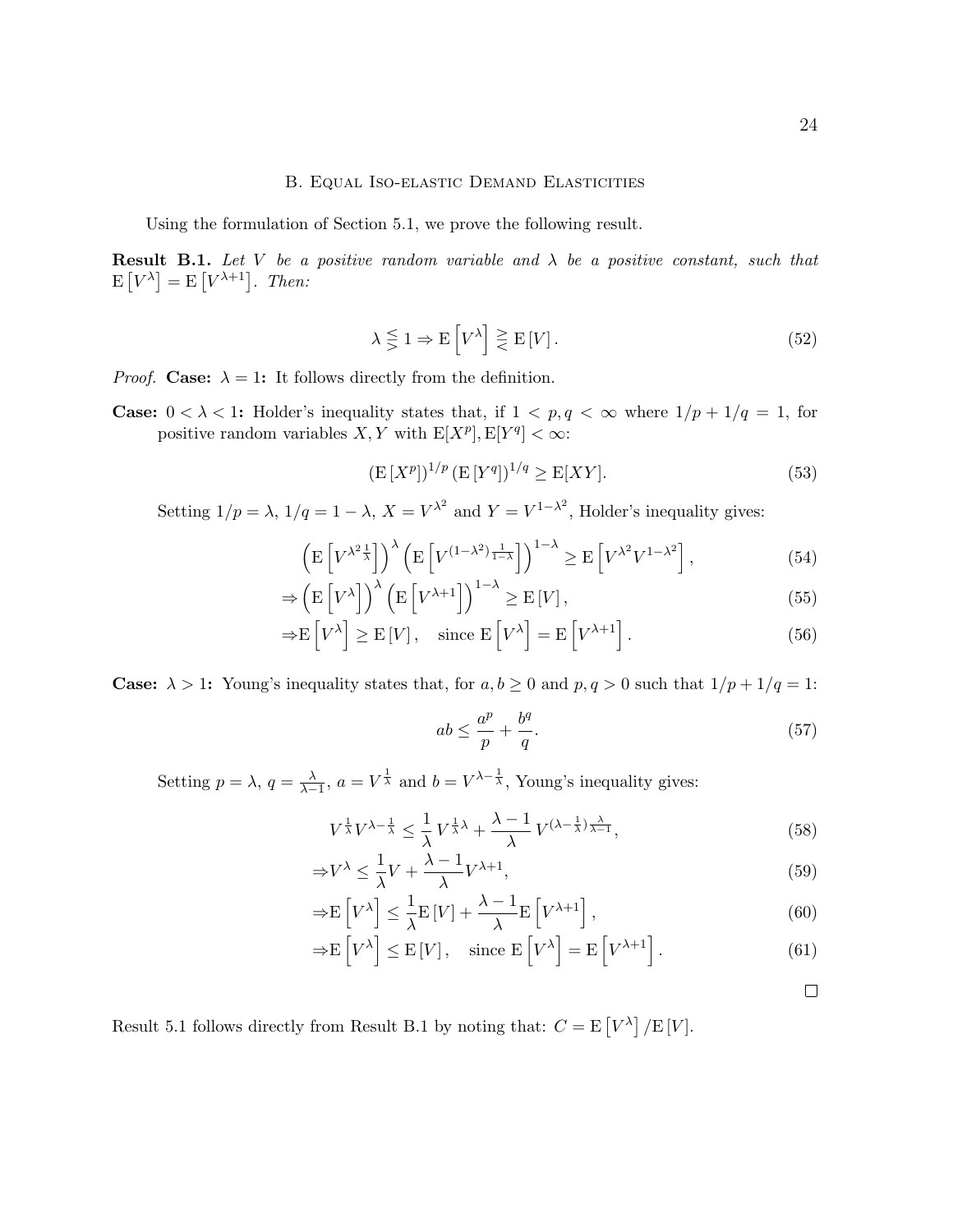#### C. Different Iso-elastic Demand Elasticities

Using the formulation of Section 5.2, we prove the following result:

**Result C.1.** Let V be a positive random variable and  $f(v)$  be a positive function, such that  $E[V^{f(V)}] = E[V^{f(V)+1}]$ . Define  $\lambda_{lo} = \max_{v \leq 1} f(v)$  and  $\lambda_{hi} = \min_{v > 1} f(v)$ . Then:

$$
\lambda_{lo} < 1 \text{ and } \lambda_{hi} \ge \lambda_{lo} \Rightarrow \mathcal{E}\left[V^{f(V)}\right] \ge \mathcal{E}\left[V\right].\tag{62}
$$

*Proof.* Holder's inequality states that, if  $1 < p, q < \infty$  where  $1/p + 1/q = 1$ , for positive random variables  $X, Y$  with  $E[X^p], E[Y^q] < \infty$ :

$$
(\mathbf{E}[X^p])^{1/p} (\mathbf{E}[Y^q])^{1/q} \ge \mathbf{E}[XY].
$$
\n(63)

For any  $\lambda$ , such that  $0 < \lambda < 1$ , set  $1/p = \lambda$ ,  $1/q = 1 - \lambda$ ,  $X = V^{\lambda} f(V)$  and  $Y = V^{(1-\lambda)(f(V)+1)}$ , Holder's inequality gives:

$$
\left(\mathbf{E}\left[V^{f(V)}\right]\right)^{\lambda}\left(\mathbf{E}\left[V^{f(V)+1}\right]\right)^{1-\lambda} \ge \mathbf{E}\left[V^{\lambda}{}^{f(V)}V^{(1-\lambda)(f(V)+1)}\right],\tag{64}
$$

$$
\Rightarrow E\left[V^{f(V)}\right] \ge E\left[V^{f(V)+1-\lambda}\right], \quad \text{since } E\left[V^{f(V)}\right] = E\left[V^{f(V)+1}\right].\tag{65}
$$

The relationship in Equation 65 holds for any positive  $\lambda < 1$ . Now, set  $\lambda = \lambda_{lo} < 1$ .

Case  $V < 1$ :

$$
\lambda_{lo} = \max_{v \le 1} f(v) \Rightarrow f(V) \le \lambda_{lo} = \lambda \Rightarrow f(V) + 1 - \lambda \le 1 \Rightarrow V^{f(V) + 1 - \lambda} \ge V. \tag{66}
$$

Case  $V = 1$ :

$$
V^{f(V)+1-\lambda} = V.\t\t(67)
$$

Case  $V > 1$ :

$$
\lambda_{hi} = \min_{v>1} f(v) \Rightarrow f(V) \ge \lambda_{hi} \ge \lambda_{lo} = \lambda \Rightarrow f(V) + 1 - \lambda \ge 1 \Rightarrow V^{f(V)+1-\lambda} \ge V. \tag{68}
$$

Hence,  $V^{f(V)+1-\lambda} \geq V$  for all cases, which implies

$$
\mathcal{E}\left[V^{f(V)+1-\lambda}\right] \ge \mathcal{E}\left[V\right].\tag{69}
$$

Combining Equations 65 and 69, we have:

$$
\mathcal{E}\left[V^{f(V)}\right] \ge \mathcal{E}\left[V\right].\tag{70}
$$

 $\Box$ 

Result 5.2 follows directly from Result C.1 by noting that the loss coverage ratio in this case is:  $C = \mathrm{E}\left[V^{f(V)}\right]/\mathrm{E}\left[V\right].$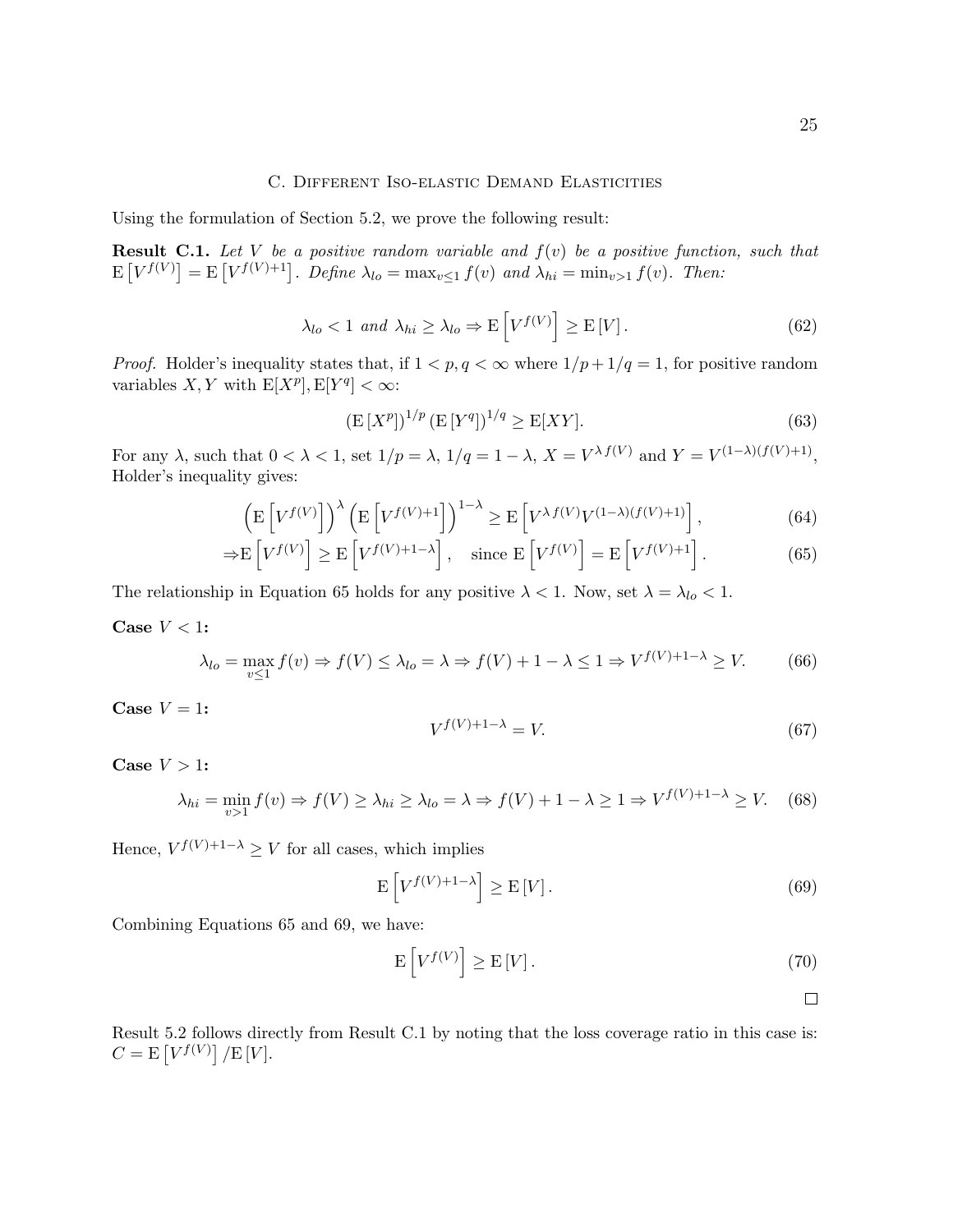#### D. Full Take-up of Insurance by High Risk-Groups at Pooled Equilibrium

In Section 5, we have made an implicit assumption that demand for insurance at the pooled equilibirum premium is strictly less than 1 for all risk-groups. However, for sufficiently small pooled equilibrium premium, it is possible to envisage a situation where all individuals in particular high risk-groups might purchase insurance.

In this context, the iso-elastic demand function needs to be defined as:

$$
d_i(\pi) = \min\left[\tau_i\left(\frac{\mu_i}{\pi}\right)^{\lambda_i}, 1\right], \quad i = 1, 2, \dots, n,
$$
\n(71)

so as to ensure that the proportional demand of insurance cannot exceed 1.

In the light of available empirical evidence, we can realistically assume that the fair-premium demands for all risk-groups are less than 1, i.e.  $\tau_i < 1$  for  $i = 1, 2, \ldots, n$ .

Under risk pooling, demand for low risk-groups will fall, so demand for low risk-groups cannot exceed 1. However, for high risk-groups, demand increases under pooling and hence it is plausible to encounter full take-up of insurance if the pooled premium is small enough.

This situation can be analysed using the same framework developed in Section 5 of this paper. For ease of exposition, we present our analysis here for two risk-groups with iso-elastic demand, but the analysis can be easily generalised for more than two risk-groups, and also for general demand elasticity functions as in Section 5.3.

Suppose, under pooling the equilibrium premium,  $\pi_0$ , is such that  $d_2(\pi_0) = 1$ . Under this set-up, the equilibrium condition in Equation 28 becomes:

$$
p_1 \tau_1 \left(\frac{\mu_1}{\pi_0}\right)^{\lambda_1} \left(\pi_0 - \mu_1\right) + p_2 \left(\pi_0 - \mu_2\right) = 0 \tag{72}
$$

which can be rewritten as:

$$
p_1 \tau_1 \left(\frac{\mu_1}{\pi_0}\right)^{\lambda_1} \left(\pi_0 - \mu_1\right) + p_2 \tau_2 \left(\frac{\mu_2}{\pi_0}\right)^{\lambda_2^*} \left(\pi_0 - \mu_2\right) = 0, \quad \text{where } \tau_2 \left(\frac{\mu_2}{\pi_0}\right)^{\lambda_2^*} = 1,
$$
 (73)

for some  $\lambda_2^* > 0$ . The existence of a positive  $\lambda_2^*$  is obvious from the fact that  $\tau_2 < 1$  and  $\mu_2 > \pi_0$ . Note that Equation 73 can be expressed as:

$$
\alpha_1 \left(\frac{\mu_1}{\pi_0}\right)^{\lambda_1} + \alpha_2 \left(\frac{\mu_2}{\pi_0}\right)^{\lambda_2^*} = \alpha_1 \left(\frac{\mu_1}{\pi_0}\right)^{\lambda_1 + 1} + \alpha_2 \left(\frac{\mu_2}{\pi_0}\right)^{\lambda_2^* + 1},\tag{74}
$$

which is equivalent to the formulation in Equation 29 for  $n = 2$ . Consequently, the equilibrium condition has the same form as Equation 31, i.e:

$$
\mathcal{E}\left[V^{f(V)}\right] = \mathcal{E}\left[V^{f(V)+1}\right],\tag{75}
$$

The implication of the above is that: when the high risk-group has full insurance, the equilibrium condition and pooled premium is the same as if the high risk-group had iso-elastic demand with elasticity parameter  $\lambda_2^*$ .